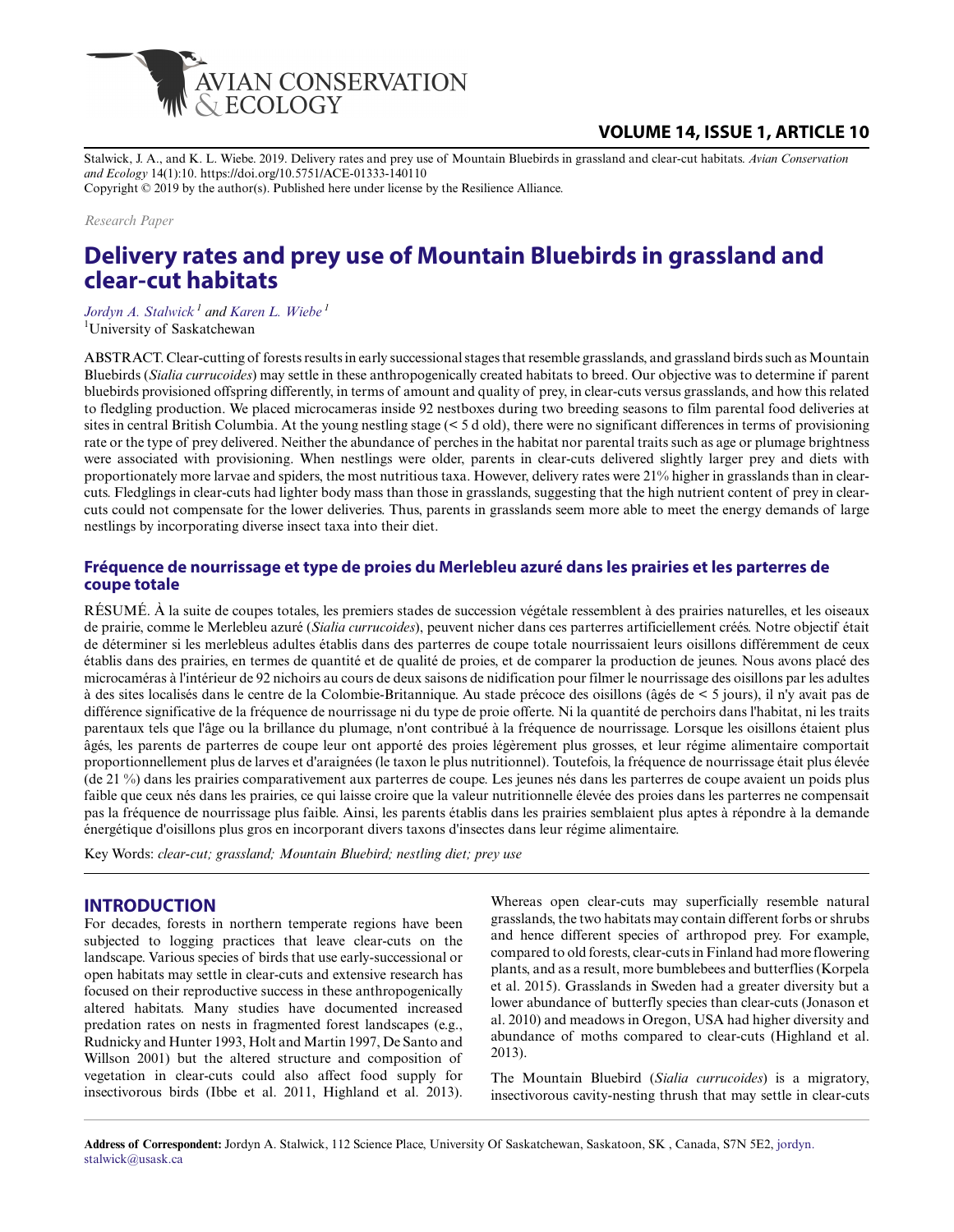although its natural habitat is grasslands or burns (Johnson and Dawson 2019). We were interested in whether there were differences in the type or amount of prey bluebirds deliver to offspring in clear-cuts versus in native grasslands. Our goal was not to measure prey selection, which would require assessing the availability of different prey types in the environment, but simply to determine prey use, i.e., what Mountain Bluebird parents delivered to their nestlings in each habitat and how this affected the mass of fledglings. Larvae of various species feature prominently in the diet of many passerine nestlings (Skipper and Kim 2013, Wiebe and Slagsvold 2015, Serrano-Davies and Sanz 2017) and also in Mountain Bluebirds (Johnson and Dawson 2019). One reason why larvae may be sought after is that they lack the long appendages and hard unpalatable chitinous exoskeleton of other insects such as grasshoppers, and are relatively easy to swallow (Herlugson 1982, Bańbura et al. 1999). Several studies have documented that parents feed mostly soft prey such as larvae and spiders during the early stage of the nestling period (Bańbura et al. 1994, Wiebe and Slagsvold 2009), and later may include, or switch to, larger insects such as grasshoppers and beetles to cope with increased energy demands of older nestlings (Pinkowski 1978, Wiebe and Slagsvold 2014).

Nutritional content of arthropod prey is also very important in nestling development. Adult Orthoptera (hereafter grasshoppers) and Lepidopteran larvae have relatively high protein content (Bukkens 1997, Barker et al. 1998) and larvae of Lepidoptera and Coleoptera are high in fat and are calorie-rich (Barker et al. 1998). Donald et al. (2001) reported higher nestling body condition in Skylarks (*Alauda arvensis*) fed with proportionately more insect larvae. The mass of Blue Tit (*Cyanistes caeruleus*) nestlings also increased as the proportion of larvae in their diet reached 65%– 75% (García-Navas et al. 2013). Spiders are also believed to be favored prey for young insectivorous nestlings because they contain an amino acid, taurine, that may aid in brain development (Ramsay and Houston 2003, Arnold et al. 2007). Spiders have a higher protein content than larvae (Ramsay and Houston 2003) and adult Coleoptera (Razeng and Watson 2015), and Blue Tit nestlings that were fed spiders had a higher body condition than those lacking spiders in their diet (Serrano-Davies and Sanz 2017). Blue and Great Tit (*Parus major*) nestlings that had a diet rich in spiders also had relatively long tarsi (García-Navas et al. 2013), perhaps because the high calcium content in spiders (Graveland and Van Gijzen 1994) increased the rate of skeletal mineralization (Tilgar et al. 2005). Therefore, it seems that larvae and spiders are among the highest nutritional-quality prey for insectivorous, passerine nestlings although grasshoppers, which are high in protein, could be important as the nestlings grow and are able to swallow larger and bulkier prey (Stalwick and Wiebe 2019).

In addition to prey type and size, higher delivery rates to nestlings also tend to increase their growth. Experimental enlargements of brood size have shown that parents of many species of birds increase delivery rate to nestlings, presumably in response to higher brood demands and begging cues from nestlings (Musgrove and Wiebe 2014) to try to maintain the quality of offspring. However, if the demands of the brood are too high, increased delivery rates can be associated with a decrease in prey quality and hence reduced nutrition to nestlings, if parents are overly stressed and spend less time searching out the high-quality

prey (Wright et al. 1998, García-Navas and Sanz 2010, Wiebe and Slagsvold 2015). Other features intrinsic to the parent, such as its age and body condition, might also influence delivery rates (Desrochers 1992, Hidalgo-Garcia 2006, Daunt et al. 2007) and so are important to control for when comparing food deliveries in different habitats. Physical characteristics of the habitat itself might also influence hunting success or effort. For example, perches may be beneficial by reducing the energy required for foraging by birds that hunt by a sit-and-scan method such as bluebirds (Power 1980). Finally, increased predation risk may cause parents to decrease the number of visits to a nest (Martin et al. 2000) but depredation rates on nests did not differ between grasslands and clear-cuts in our study (Stalwick 2018) and so predation risk is unlikely to explain any habitat-related patterns of food delivery in our system.

Here, we compare delivery rates, prey types, and prey size brought by male and female Mountain Bluebirds to nestlings in clear-cut versus grassland habitats. We assumed that larvae and spiders were the most nutritious prey items (especially for small nestlings) and that large prey would be most efficient for parents to bring as the nestlings grew. In other work, we documented that about 9% fewer fledglings were produced from eggs laid in the clear-cut habitat compared to the grassland and the mass of fledglings in clear-cuts was 4% less (Stalwick 2018). If the anthropogenically created clear-cuts are lower-quality habitats because nestlings there are fed less well, we predicted that either (1) prey quality would be similar between habitats but delivery rates (prey quantity) would be lower in clear-cuts if prey were less abundant there; or (2) prey quality would be lower in clear-cuts and delivery rates would be the same or higher than in grasslands if parents try to compensate. Regarding parental traits, we predicted that older (experienced) parents with higher body conditions and brighter, bluer feathers would deliver prey items at a higher rate than poorer quality parents in both habitats, but that the differences in nestling feeding between high- and low-quality parents would be stronger in clear-cut habitats if foraging is more challenging there. Finally, we examined whether there was an association between the number of perches in the habitat type, foraging behavior, predicting that perches would make hunting more efficient and lead to greater delivery rates.

# **METHODS**

# **Study site and study species**

We studied Mountain Bluebirds at three study sites containing 14 clear-cuts and 7 grazed grasslands in central British Columbia during the breeding seasons of 2016 and 2017. Grassland sites were near Riske Creek (51°58'N, 122°31'W, 986 m a.s.l.), 100 Mile House (51°38'N, 121°17'W, 970 m a.s.l.), and Bridge Lake (51° 28'N, 120°43'W, 1140 m a.s.l.) and clear-cuts were at the latter two sites. Grasslands were large areas of public land or ranches  $(2 - 1000$  ha) with free-range cattle allowed to graze for about six weeks in spring and fall. Grasslands contained a mix of native and introduced grasses and forbs and small clumps of trees including Douglas fir (*Pseudotsuga menziesii*), trembling aspen (*Populus tremuloides*), lodgepole pine (*Pinus contorta*), and white spruce (*Picea glauca*). Clear-cuts were harvested in forest stands of the same tree species and were between 10–40 ha in size and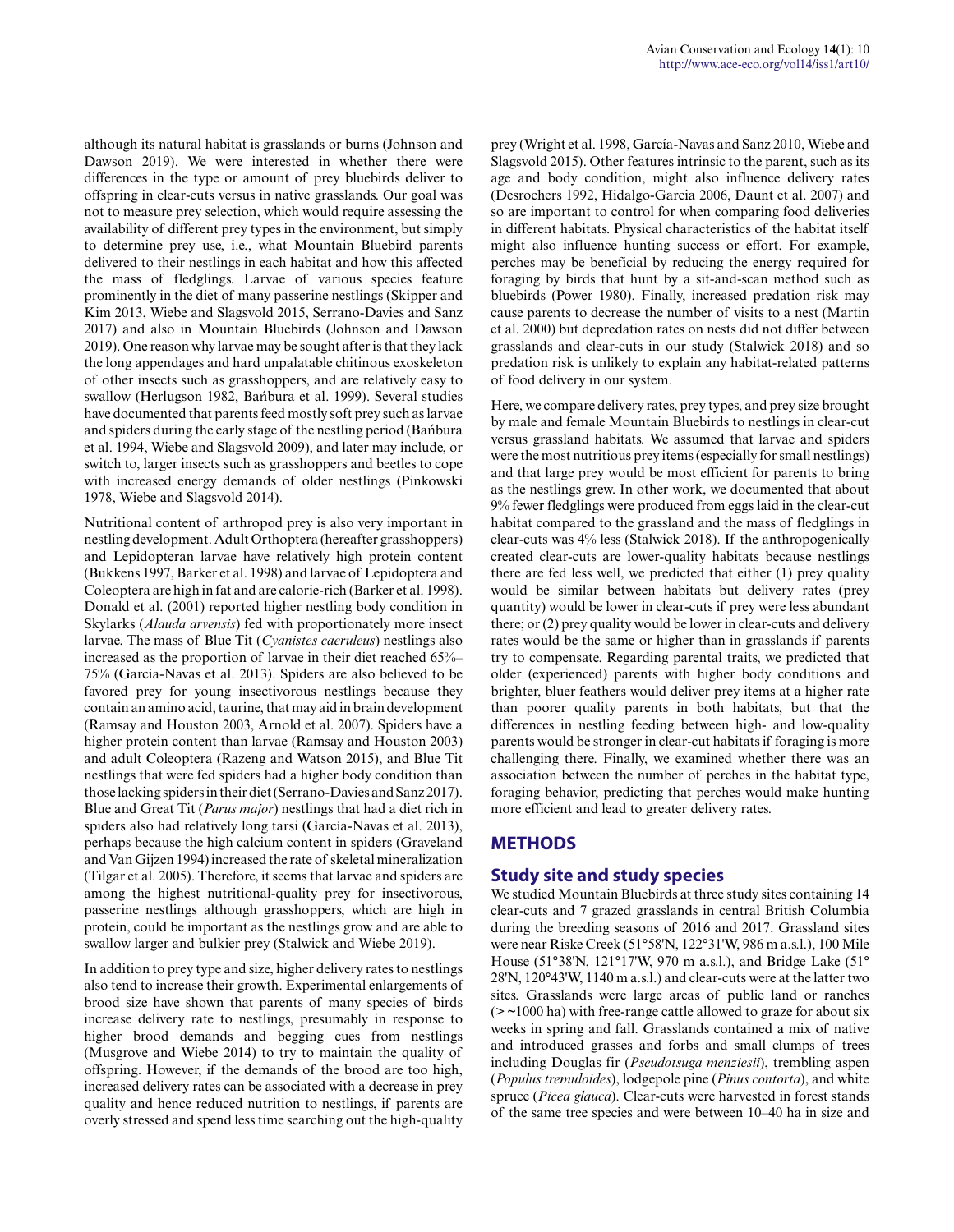1–6 years postharvest. Over 300 plywood nest boxes were placed 1.5 m high on retained trees in logging cuts and on fence posts in grasslands. The sites were close enough to each other (134 km separating the most distant boxes on the study areas) to experience similar weather patterns, and analyses showed that ambient daily temperatures in May and June, as monitored by iButtons at nest boxes did not differ between sites (ANOVA,  $F2,29 = 2.3, P = 0.12$ ). All boxes were at least 400 m apart so intraspecific interactions between bluebird pairs were minimal but there was some competition for boxes with Tree Swallows (*Tachycineta bicolor*; Wiebe 2016).

Mountain Bluebirds began to settle on the study area around mid-April after migration, and laid clutches of five to six eggs on average in May. Only the female incubates, but both sexes provision the offspring with a variety of invertebrate prey, including Lepidoptera (adults and larvae), spiders, Coleoptera (hereafter beetles), grasshoppers, Hymenoptera, Diptera, and sometimes Annelida (Pinkowski 1978, Power 1980, Herlugson 1982). The nestling period lasts between 15 and 22 days (Johnson and Dawson 2019).

## **Field work and filming**

After nestlings hatched, adults were captured using swing-door traps over the entrance hole to the box and banded with a unique set of aluminum and plastic color bands. The birds were weighed, and six structural body-size variables were taken: head-bill length, ninth primary length, central rectrix length, tarsus length, culmen length, and flattened wing chord. We calculated a single size variable using these six measurements in a principal component analysis separated by sex (Rising and Somers 1989). All size variables loaded positively on the first axis (PCA1), and we calculated a body condition index as the residual of a regression of body mass on PCA1 (Labocha and Hayes 2012, Wiebe and Vitousek 2015). Birds were aged as adults versus yearlings based on molt (Pyle 1997). Finally, we clipped the left wing secondary feather S2 for analysis of color in the lab.

We also sampled the vegetation and habitat structure on each bluebird territory. Bluebird territories can be larger than 5 ha (Johnson and Dawson 2019) and were too large to sample completely, so for an index of the number of perches in the locality of the nest box, we counted (1) "fence pole-height" structures 1.5– 3 m tall within a radius of 50 m from the box; (2) perches  $\geq 3$  m tall (e.g., trees) within a radius of 100 m of the box; and (3) perches and bushes that were 0.5–1.5 m tall encountered while walking four 50 m transects in cardinal directions from the box. Additionally, we sampled forbs and % cover within two 1 m² plots placed 25 m from the focal nest box (see Appendix 1 for vegetation variables).

On the day of filming, we weighed the nestlings and then placed microcameras (either custom-built motion-triggered digital mini cameras or GOPROs) in the ceiling of each nest box to film parental deliveries and identify the taxa and size of prey delivered during 3-hour filming blocks (see Stalwick and Wiebe 2019). This length of filming was sufficient to capture 1–90 (mean 26) deliveries by parents. We did not start calculating delivery rates (deliveries/hr) until the first visit of a parent to the nest, indicating acclimatization to the camera, and discarded cases with fewer than five deliveries. The size of the prey was calculated by comparing the prey item to the bill of the adult, which was of known size, and using the equation of a cylinder:  $\pi$ <sup>\*</sup> (0.5width)<sup>2</sup> \* length to calculate the volume of the body of insect prey excluding wings and legs (Slagsvold and Wiebe 2007). We filmed at 26 clear-cut boxes and 25 grassland boxes in 2016, and at 25 clear-cut boxes and 16 grassland boxes in 2017. The intent was to film at three nestling stages: early  $(0-4 d old)$ , middle  $(5-11 d old)$ , and late  $(\geq)$  d old) at each box, but cold or rainy weather prevented some filming sessions, so sample sizes differed slightly. Regardless of filming, we weighed nestlings at a total of 100 boxes in the early stage, 101 boxes in the middle stage, and 114 boxes in the late stage across both years.

## **Color analyses**

We analyzed feather color with an Ocean Optics Flame Miniature Spectrometer and a DH-mini UV-VIS deuterium halogen light source with the integration time set to 325 ms, the average scans to 2, and the boxcar to 10. Each feather was placed on a dark, nonreflective surface and we took three readings that were 2.5 cm from the tip of the feather on the leading edge of the vane, holding the probe at 90° and 2.5 mm from the surface. We used the R library "pavo" (Maia et al. 2013) to obtain the variables of brightness, chroma, and hue (Montgomerie 2006, Berzins and Dawson 2016). There were two chroma variables, one for the UV range (300–400 nm) and one for the visible spectrum in the blue range (400–512 nm), which indicated the relative proportion of light reflected by the feather in their respective ranges relative to the entire spectrum. Brightness was the average amount of light reflected by the feather (% reflected) on the spectrum within 300– 700 nm. Finally, hue was the wavelength of the maximum reflectance of the feather. Chroma was correlated with brightness and hue, so we only used brightness and hue, which were not correlated, in subsequent analyses.

## **Statistical analyses**

We used R version 3.4.3 (R Core Team 2017) and report data as means ± standard error unless indicated otherwise. Previously we showed that the size of prey and delivery rates increased rapidly after nestlings were older than four days (Stalwick and Wiebe 2019) and so we decided to analyze diet and delivery rates using two age classes of nestlings to control for the growth of nestlings: early (0–4 d old) and late ( $\geq$  5 d old). To analyze prey volume, for each age class of nestling, we used a linear mixed effects (LME) model (library "lmerTest"; Kuznetsova et al. 2017) with habitat type (grassland vs. clear-cut), parent sex, and year as fixed effects. The random effect was nest box, and the dependent variable, prey volume, was log-transformed for a normal distribution. Pairwise interactions between all fixed effects were included in initial models but deleted if not significant ( $\alpha$  > 0.05) to increase power. A different set of LME models was used to determine if parental characteristics (size, body condition, age, feather brightness, and feather hue) were associated with the size of prey delivered. These models (one for each sex) included habitat type, year, and each parental characteristic as fixed effects, and nest box as the random effect.

LMEs for delivery rate included nest box as a random variable, and habitat type, brood size, parent sex, density of perches (fence pole-height + taller perches combined), and year as fixed factors. Because shrub density was strongly related to habitat type, we did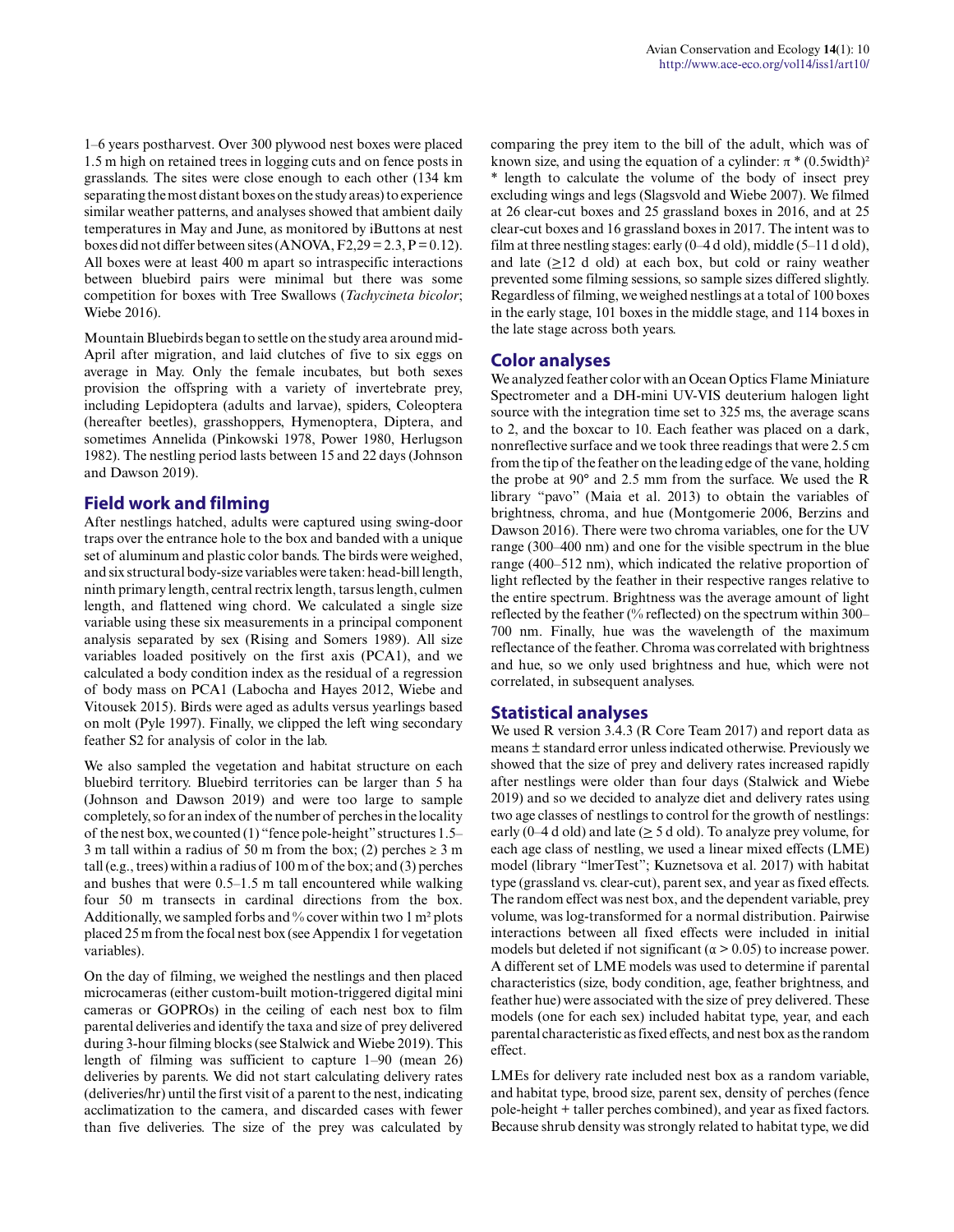not enter shrubs as a separate variable in models with habitat. Subsequent models (general linear model) with the same fixed effects were run for the sexes individually in order to investigate traits of the individual (age, condition, and color) in relation to delivery rates. We used t-tests to compare the availability of perches between grassland and clear-cut habitat types directly.

Bluebirds brought many taxa of prey to nestlings (Appendix 2) so to simplify analyses of diet composition, we performed a principal components analysis (PCA) on the proportion of total items per filming session that were within each prey type category. To reduce the zeros in the matrix, taxa of some prey were combined such that the eight categories considered were: spiders, larvae (Lepidopteran and Coleopteran larvae), adult Lepidoptera, Hymenoptera + Diptera, Odonata + cicadas, grasshoppers, beetles, and small soft prey (Ephemeroptera + Hemiptera, +Trichoptera + Formicidae). Paired t-tests on the male and female at a nest box ( $n = 128$ ) showed that the sexes did not differ in the proportions of items in these prey classes (all *P* > 0.08) and so the PCA scores of diet composition were calculated for the deliveries of both parents combined. General linear models were used to analyze the diet scores on the first two axes of the PCA and explanatory variables were habitat type and year.

For nestling mass, we ran two LMMs, one for the early nestling stage and one for the late nestling stage. The early nestling stage model included habitat, age, and year as the fixed effects and nest box as the random effect. By the late stage, nestlings could be sexed by plumage color and so that model also included nestling sex as a fixed effect.

#### **RESULTS**

The diversity of forb taxa appeared higher in clear-cuts although many plant species were common to both habitats. Clear-cuts had less grass cover than grasslands (16% vs 34%) and tended to have more dead wood and less bare ground than grasslands (Appendix 1). Besides grass spp., the most abundant plant family in grasslands was Asteraceae and in clear-cuts it was Rosaceae. In terms of habitat structure, there were more perches < 1.5-m tall in clear-cuts (20.9/100 m<sup>2</sup>  $\pm$  1.4) than in grasslands (2.9/100 m<sup>2</sup>  $\pm$  0.7; t<sub>61</sub> = 11.55, *P* < 0.001) as a result of the higher density of shrubs and slash in clear-cuts. There were also more perches 1.5– 3 m tall in clear-cuts (0.69/100 m<sup>2</sup>  $\pm$  0.08) than in grasslands  $(0.29/100 \text{ m}^2 \pm 0.01; t_{45} = 4.67, P < 0.001)$  but the density of perches taller than 3 m (such as trees) did not differ between habitats ( $t_{sa}$  = 1.60, *P* = 0.113) and averaged 0.07/100 m<sup>2</sup> ± 0.004.

## **Prey volume and type**

Adults in clear-cuts brought larger prey (322 mm<sup>3</sup>  $\pm$  6.8) than those in grasslands (297 mm<sup>3</sup>  $\pm$  6.1), and males brought larger prey than females, but these differences were only significant at the older and not younger nestling stage (Fig.1, Table 1). Prey volume increased as nestlings aged in both habitats (Fig. 1). There was a significant interaction between habitat and parent sex in the younger nestling stage (Table 1) and this was because in grasslands, females brought smaller prey than males to small nestlings ( $F<sub>1,686</sub> = 5.46$ ,  $P = 0.02$ ) whereas in clear-cuts, male and female parents brought similar-sized prey items ( $F_{1,870} = 0.05$ , *P*  $= 0.83$ ). With the sexes considered separately, among male parents, neither habitat type nor individual traits such as size, body condition, or feather color were associated with the size of prey he brought at either the young or older nestling stages. However, in the older nestling stage, older males brought larger prey items (389 mm<sup>3</sup>  $\pm$  13.9) than yearlings (347 mm<sup>3</sup>  $\pm$  16.5; Table 1). Among females, the effect of habitat was significant for both nestling classes, but only weakly so, and of the individual traits only body size was significant in the older nestling stage, with larger females bringing larger prey.

**Fig. 1**. Prey volume brought by male and female Mountain Bluebirds (*Sialia currucoides*) in clear-cuts and grasslands in central British Columbia as determined by video filming inside nest boxes. Top panel is for young nestlings (0–4 d old) and bottom panel is for older nestlings ( $\geq 5$  d old). Bars are means + standard error. The number of prey items are above the bars.



Negative scores on the first axis derived from the PCA (Eigenvalue 1.6, 20% of the variance) indicated a high fraction of larva in the diet whereas positive scores indicated a more varied diet with adult Lepidoptera and grasshoppers (loadings in Table 2). The second axis (PCA2, Eigenvalue 1.5, 19%) was driven mainly by spiders as indicated by high negative scores on this axis and by beetles (positive scores). Diet composition in terms of these prey types did not differ between habitats at the young nestling stage (Table 3). When nestlings were  $\geq$  5 days old, analysis of PCA1 scores indicated that adults in clear-cuts brought a higher proportion of larvae than those in grasslands while parents in grasslands brought a more varied diet with more grasshoppers and adult Lepidoptera (Fig. 2, Table 3). At the older nestling stage, spiders formed a higher proportion of the diet in clear-cuts than in grasslands according to analysis of PCA2 scores (Fig. 2, Table 3). Instead of spiders, adults in grasslands switched to incorporating more beetles into the diet.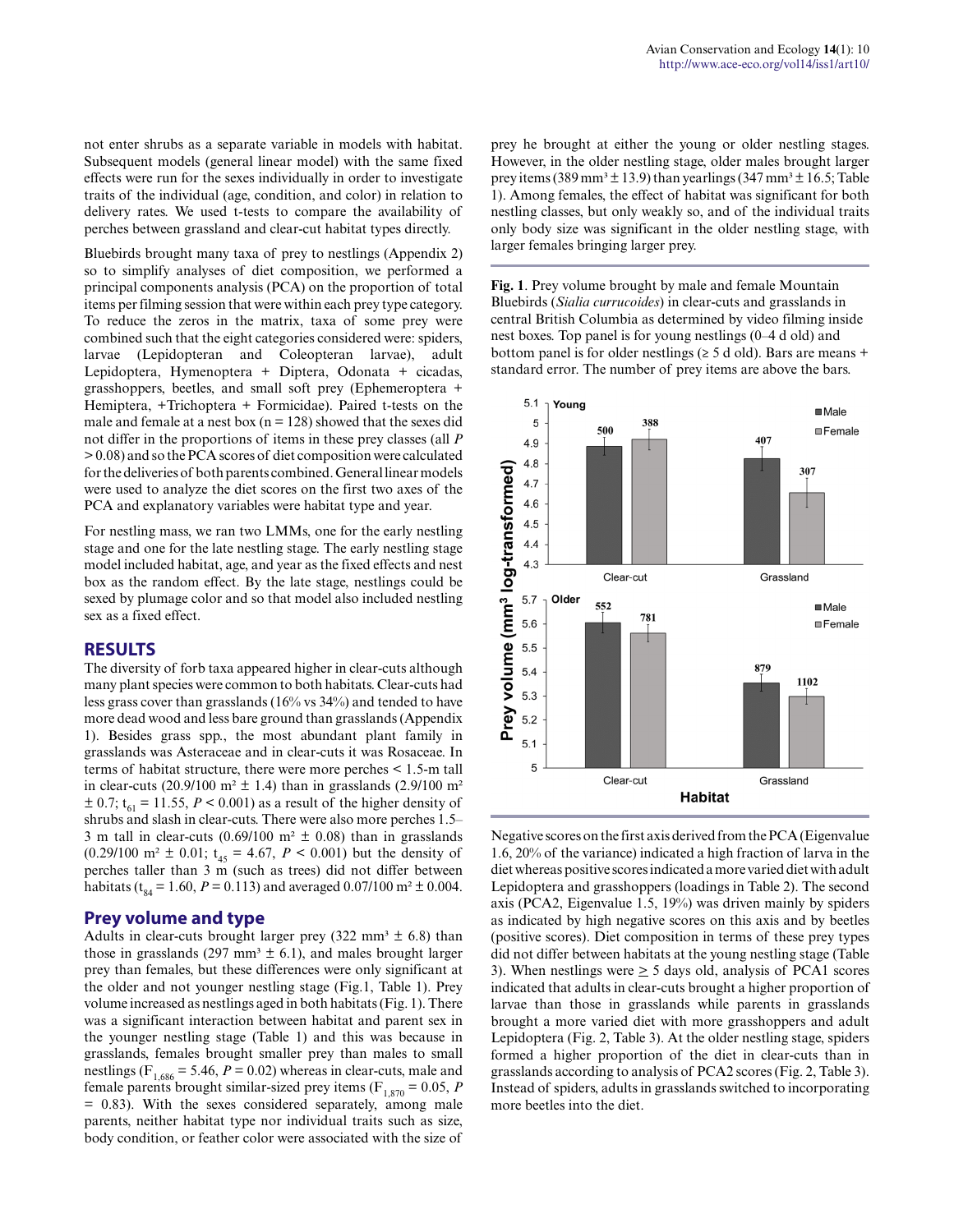**Table 1**. Linear mixed effects models for prey volume brought by Mountain Bluebirds (*Sialia currucoides*) nesting in either grasslands or clear-cuts in central British Columbia. Two sets of models were run: one for young nestlings  $(0-4d)$  and one for older nestlings  $\geq 5$ d. The dependent variable of Prey Volume is for parents pooled (total deliveries). Other models for each sex separately incorporate individual traits of the parents (age, body size, condition, and color). Significant P-values (< 0.05) are denoted by \*. Nonsignificant (ns) interactions were removed from the final models.

| Dependent<br>Variable | Model             | Young nestlings                |        |        | Older nestlings  |                             |        |        |                  |
|-----------------------|-------------------|--------------------------------|--------|--------|------------------|-----------------------------|--------|--------|------------------|
|                       |                   | Coefficient <sup>†</sup>       | DF     | F      | $\boldsymbol{P}$ | Coefficient <sup>†</sup>    | DF     | F      | $\boldsymbol{P}$ |
| Prey Volume           | Habitat           | $-0.34 \pm 0.15$ (grass)       | 1,53   | 2.44   | 0.12             | $-0.20 \pm 0.08$ (grass)    | 1,50   | 6.05   | $0.02*$          |
|                       | Parent Sex        | $-0.03 + 0.07$ (male)          | 1,1562 | 2.53   | 0.11             | $0.10 + 0.04$ (male)        | 1,3224 | 7.33   | $0.007*$         |
|                       | Year              | $-0.09 + 0.09(2017)$           | 1,349  | 0.92   | 0.34             | $0.14 + 0.05(2017)$         | 1,385  | 6.73   | $0.01*$          |
|                       | Habitat * Sex     | $0.23 \pm 0.11$ (grass & male) | 1,1562 | 4.70   | $0.03*$          |                             |        |        |                  |
| Male's Prey           | Habitat           | $0.04 + 0.21$ (grass)          | 1,37   | 0.04   | 0.84             | $-0.12 + 0.14$ (grass)      | 1,40   | 0.73   | 0.40             |
| Volume                | Male Age          | $0.01 + 0.34$ (yearling)       | 1,43   | < 0.01 | 0.98             | $-0.53 + 0.22$ (yearling)   | 1,88   | 5.58   | $0.02*$          |
|                       | Male Size         | $0.05 + 0.08$                  | 1,49   | 0.32   | 0.57             | $-0.003 \pm 0.06$           | 1,60   | < 0.01 | 0.96             |
|                       | Male Condition    | $-0.12 + 0.07$                 | 1,39   | 3.07   | 0.09             | $< 0.001 + 0.05$            | 1,54   | < 0.01 | 1.0              |
|                       | Male Brightness   | $0.11 + 0.09$                  | 1,41   | 1.58   | 0.22             | $0.004 + 0.06$              | 1,71   | 0.01   | 0.94             |
|                       | Male Hue          | $-0.004 + 0.007$               | 1,52   | 0.45   | 0.51             | $0.01 + 0.006$              | 1,60   | 3.40   | 0.07             |
|                       | Year              | $0.02 + 0.18(2017)$            | 1,52   | 0.01   | 0.93             | $0.07 + 0.10(2017)$         | 1,130  | 0.50   | 0.48             |
| Female's Prey         | Habitat           | $-0.44 + 0.22$ (grass)         | 1,33   | 4.01   | 0.05             | $-0.20 \pm 0.10$ (grass)    | 1,32   | 4.12   | 0.05             |
| Volume                | Female Age        | $0.35 \pm 0.23$ (yearling)     | 1,58   | 2.27   | 0.14             | $-0.21 \pm 0.11$ (yearling) | 1,49   | 3.47   | 0.07             |
|                       | Female Size       | $0.14 + 0.08$                  | 1,63   | 2.88   | 0.09             | $0.12 + 0.05$               | 1,66   | 6.26   | $0.02*$          |
|                       | Female Condition  | $0.06 + 0.05$                  | 1,109  | 1.34   | 0.25             | $-0.04 + 0.03$              | 1.43   | 1.79   | 0.19             |
|                       | Female Brightness | $0.05 + 0.05$                  | 1,47   | 1.03   | 0.32             | $0.04 + 0.03$               | 1,52   | 1.62   | 0.21             |
|                       | Female Hue        | $-0.01 + 0.01$                 | 1,60   | 1.64   | 0.21             | $0.002 + 0.002$             | 1,80   | 0.67   | 0.41             |
|                       | Year              | $-0.43 + 0.17(2017)$           | 1,88   | 6.17   | $0.01*$          | $0.17 + 0.08(2017)$         | 1,67   | 4.33   | $0.04*$          |

† Each variable's coefficient estimates (unstandardized) were obtained using the "summary" function in R and the degrees of freedom, F, and *P*-values were obtained using the "anova" function. For categorical variables, the coefficient is calculated for the category in parentheses to compare to the intercept (the category of the variable not indicated in parentheses), but the other columns refer to the categorical variable as a whole.

**Table 2**. Loadings on the first two axes from a principal component analysis (PCA) on prey types used by Mountain Bluebirds (*Sialia currucoides*) when feeding nestlings in central British Columbia. The "other" category refers to combined Ephemeroptera, Hemiptera, Trichoptera, and Formicidae.

|                       | PCA axis |                |  |  |
|-----------------------|----------|----------------|--|--|
|                       |          | $\mathfrak{D}$ |  |  |
| Larva                 | $-0.704$ | 0.225          |  |  |
| <b>Beetle</b>         | 0.121    | 0.752          |  |  |
| Lepidoptera adult     | 0.548    | $-0.083$       |  |  |
| Grasshopper           | 0.578    | $-0.084$       |  |  |
| Spider                | $-0.081$ | $-0.903$       |  |  |
| Other                 | 0.479    | 0.076          |  |  |
| Fly/wasp/bee          | 0.320    | 0.045          |  |  |
| Dragonflies & cicadas | 0.299    | 0.126          |  |  |

## **Delivery rates**

Considering the delivery rate to a brood with both parents combined, the density of perches did not affect delivery rates (Table 4). Total deliveries to broods with both parents combined increased with brood size and was 21% higher in grasslands (12.4  $\pm$  0.6 prey/hr) than in clear-cuts (9.9  $\pm$  0.4 prey/hr; Table 4), although significantly higher only when nestlings were older. In these pooled data, males delivered food more frequently than females at the young nestling stage when females spent time brooding but had a lower delivery rate than females when nestlings were older (Fig. 3, Table 4).

**Fig. 2**. Diet composition (taxa of insect prey) of Mountain Bluebirds (*Sialia currucoides*) in central British Columbia as shown by principal components analysis (PCA). Diet was determined for nestlings  $\geq$  5 days old by filming at 40 nest boxes in clear-cuts and 35 in grasslands. Insect taxa with the highest loadings are indicated for each axis but refer to Table 2 for the complete axis loadings.

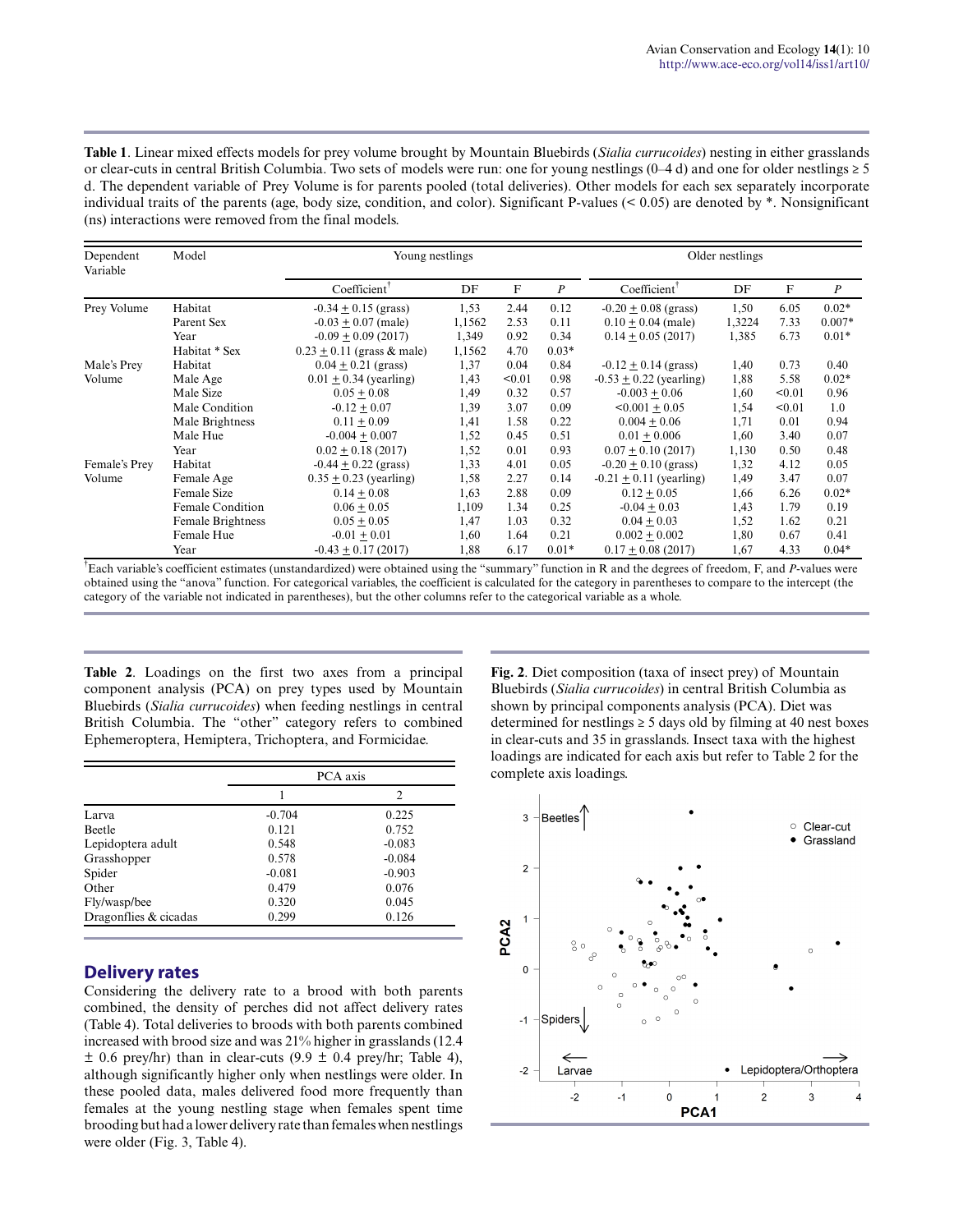**Table 3**. General linear models for diet composition (prey types) brought by Mountain Bluebirds (*Sialia currucoides*) nesting in either grasslands or clear-cuts in central British Columbia. PCA 1 are scores on the first axis of the principle components analysis and PCA 2 is the second axis (for interpretation see Table 2 for loadings on these axes). Two sets of models were run, one for young nestlings aged 0–4 d and another for older nestlings  $\geq$  5 d old. Significant P-values (< 0.05) are denoted by  $*$ .

| Dependent<br>Variable | Model   | Young nestling stage     |      |      | Older nestling stage |                          |      |       |               |
|-----------------------|---------|--------------------------|------|------|----------------------|--------------------------|------|-------|---------------|
|                       |         | Coefficient <sup>T</sup> | DF   | Е    |                      | Coefficient <sup>1</sup> | DF   |       |               |
| PCA <sub>1</sub>      | Habitat | $0.19 \pm 0.25$ (grass)  | 1,59 | 1.07 | 0.31                 | $0.71 \pm 0.22$ (grass)  | 1.73 | 11.99 | $\leq 0.001*$ |
|                       | Year    | $-0.38 \pm 0.26$ (2017)  | 1.58 | 2.27 | 0.14                 | $-0.55 \pm 0.22$ (2017)  | 1,72 | 6.38  | $0.014*$      |
| PCA <sub>2</sub>      | Habitat | $0.37 \pm 0.23$ (grass)  | 1,59 | 2.84 | 0.10                 | $0.66 \pm 0.18$ (grass)  | 1,73 | 13.78 | $< 0.001*$    |
|                       | Year    | $-0.08 + 0.24(2017)$     | 1.58 | 0.01 | 0.74                 | $0.01 + 0.18(2017)$      | 1.72 | 0.01  | 0.94          |

†Each variable's coefficient estimates (unstandardized) were obtained using the "summary" function in R and the degrees of freedom, F, and *P*-values were obtained using the "anova" function. For categorical variables, the coefficient is calculated for the category in parentheses to compare to the intercept (the category of the variable not indicated in parentheses), but the other columns refer to the categorical variable as a whole.

**Fig. 3**. Delivery rates of Mountain Bluebird (*Sialia currucoides*) parents by sex in clear-cuts and grasslands in central British Columbia as determined by filming at nest boxes. Top panel is for young nestlings (0–4 d old) and bottom panel is for older nestlings ≥ 5 d old. The number of filming events are above the bars.



When the delivery rates of the sexes were considered independently, males increased deliveries with increasing brood size and deliveries averaged higher in grasslands than in clear-cuts at the old nestling stage, although not significantly so (Table 4). Among females, delivery rates also increased with brood size and, during the older nesting stage, were affected by a habitat and brood size interaction (Table 4); delivery rates increased with

brood size in grasslands but not in clear-cuts. Neither the age nor the color of the plumage was associated with delivery rates for either sex, but body condition of the adult had a complex association with delivery rates. When nestlings were young, delivery rates by males were positively correlated with their own body condition whereas females in good body condition had lower delivery rates. During the older nestling stage, among both sexes, delivery rates were negatively correlated with body condition.

## **Nestling masses**

The average mass of nestlings in the early nestling stage was 6.9  $g \pm 0.1$  in both habitats (LMM:  $F_{1,77} = 1.57$ ,  $P = 0.21$ ) and it did not differ between years ( $F_{1,363} = 0.73$ ,  $P = 0.39$ ) but did increase with age from day 0–4 within this period ( $F_{1,151} = 303, P \le 0.001$ ). For mass at the late stage, near the time of fledging when nestling sex could be determined, male nestlings had a higher mass than females (LMM:  $F_{1,425} = 14.53$ ,  $P < 0.001$ ) and the mass of these older nestlings was higher in grasslands than in clear-cuts ( $F_{1,84}$  = 6.75, *P* = 0.011; Fig. 4). However, there was no difference between the two years of study ( $F_{1,463} = 0.26$ ,  $P = 0.61$ ) and no interaction between habitat type and fledgling sex.

# **DISCUSSION**

Prey deliveries of bluebirds to their nestlings differed between clear-cut and grassland habitats, but in a complex way. When nestlings were young, the type and rate of prey delivered by parents in each habitat type did not differ, suggesting that parents could meet the nutritional demands of young nestlings equally well in either habitat. However, with older nestlings, parents in grasslands increased delivery rates apparently by incorporating a more diverse diet. Thus, although the diet of older nestlings in clear-cuts contained proportionally more of the large, nutritious prey (larvae and spiders), the total amount of delivered food was less in clear-cuts because nestlings there fledged with lower mass compared to those in grasslands.

The lower fledging mass of nestlings in clear-cuts shows that parents in the anthropogenically created habitat provided less food to nestlings but this could be a result of several proximate mechanisms. Because predation rates on nests did not differ between grasslands and clear-cuts in our study (Stalwick 2018),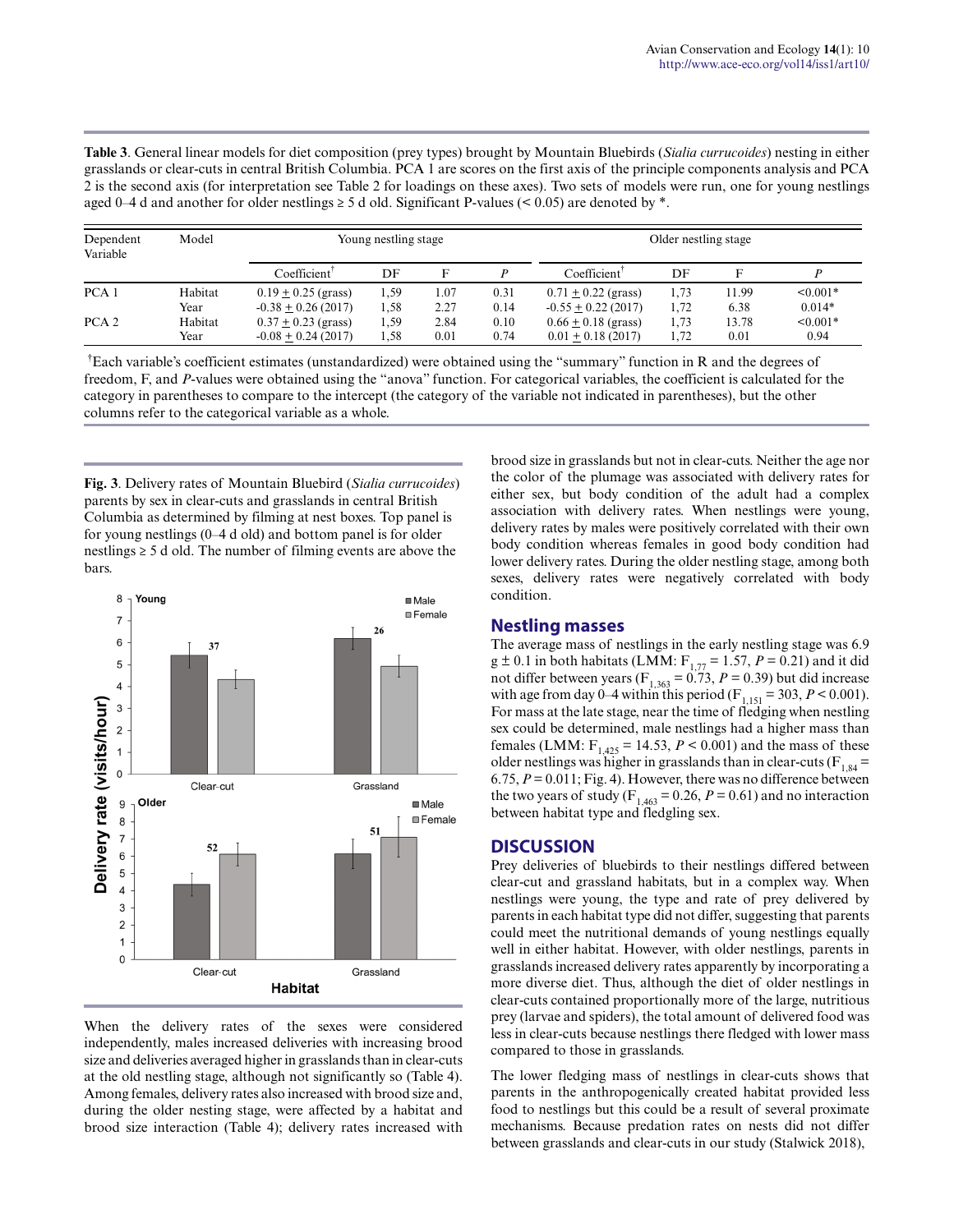**Table 4**. Models for prey delivery rates to nestlings by Mountain Bluebirds (*Sialia currucoides*) in grassland or clear-cut habitats in central British Columbia. Pooled rate is for both parents and uses a linear mixed model and the models separated by sex use general linear models. Models were run for each of the young nestling (0–4 d old) and older nestling ( $\geq 5$  d) stages. Significant P-values ( $\leq 0.05$ ) are denoted by \*.

| Dependent<br>Variable | Model                | Young nestling stage        |      |        | Older nestling stage |                             |       |       |                  |
|-----------------------|----------------------|-----------------------------|------|--------|----------------------|-----------------------------|-------|-------|------------------|
|                       |                      | Coefficient <sup>†</sup>    | DF   | F      | $\boldsymbol{P}$     | Coefficient <sup>T</sup>    | DF    | F     | $\boldsymbol{P}$ |
| Pooled Rate           | Habitat              | $1.13 \pm 0.57$ (grass)     | 1,48 | 3.86   | 0.06                 | $1.84 \pm 0.52$ (grass)     | 1,194 | 12.42 | $< 0.001*$       |
|                       | <b>Brood Size</b>    | $0.75 + 0.26$               | 1,64 | 8.20   | $0.005*$             | $1.03 + 0.22$               | 1,194 | 22.15 | $< 0.001*$       |
|                       | Parent Sex           | $1.08 \pm 0.47$ (male)      | 1,67 | 5.38   | $0.02*$              | $-1.53 \pm 0.45$ (male)     | 1,194 | 11.41 | $< 0.001*$       |
|                       | # of Perches         | $21.12 + 70.56$             | 1,48 | 0.09   | 0.77                 | $13.08 + 48.63$             | 1,194 | 0.07  | 0.79             |
|                       | Year                 | $-0.84 + 0.52(2017)$        | 1,92 | 2.59   | 0.11                 | $0.30 + 0.46(2017)$         | 1,194 | 0.41  | 0.52             |
| Male Rate             | Habitat              | $0.90 \pm 1.06$ (grass)     | 1,44 | 0.61   | 0.44                 | $1.39 \pm 0.78$ (grass)     | 1,77  | 3.22  | 0.08             |
|                       | <b>Brood Size</b>    | $0.94 \pm 0.51$             | 1,43 | 2.05   | 0.16                 | $0.99 \pm 0.38$             | 1,76  | 12.26 | $< 0.001*$       |
|                       | Male Age             | $0.22 \pm 1.81$ (yearling)  | 1,42 | 1.96   | 0.17                 | $0.35 \pm 1.60$ (yearling)  | 1,75  | 0.75  | 0.39             |
|                       | Male Condition       | $0.75 + 0.39$               | 1,41 | 4.39   | $0.04*$              | $-0.86 + 0.34$              | 1,74  | 6.01  | $0.02*$          |
|                       | Male Brightness      | $0.0003 + 0.46$             | 1,40 | < 0.01 | 0.99                 | $-0.25 \pm 0.36$            | 1,73  | 1.23  | 0.27             |
|                       | Male Hue             | $0.06 + 0.04$               | 1,39 | 1.83   | 0.18                 | $-0.03 \pm 0.04$            | 1,72  | 0.70  | 0.41             |
|                       | Year                 | $-1.35 \pm 1.05$ (2017)     | 1,38 | 1.68   | 0.20                 | $-0.73 \pm 0.78$ (2017)     | 1,71  | 0.86  | 0.36             |
| <b>Female Rate</b>    | Habitat              | $0.65 \pm 0.75$ (grass)     | 1,51 | 0.12   | 0.74                 | $-8.79 \pm 3.15$ (grass)    | 1,77  | 2.53  | 0.12             |
|                       | <b>Brood Size</b>    | $0.66 + 0.36$               | 1,50 | 4.69   | $0.04*$              | $-0.06 + 0.49$              | 1,76  | 12.29 | $< 0.001*$       |
|                       | Female Age           | $-1.18 \pm 0.87$ (yearling) | 1,49 | 1.12   | 0.29                 | $-1.74 \pm 0.89$ (yearling) | 1,75  | 0.50  | 0.48             |
|                       | Female Condition     | $-0.43 + 0.21$              | 1,48 | 4.47   | $0.04*$              | $-0.16 \pm 0.26$            | 1,74  | 0.07  | 0.79             |
|                       | Female Brightness    | $0.09 + 0.20$               | 1,47 | 0.39   | 0.54                 | $0.35 + 0.21$               | 1,73  | 3.16  | 0.08             |
|                       | Female Hue           | $-0.01 \pm 0.02$            | 1,46 | 0.04   | 0.85                 | $0.03 \pm 0.02$             | 1,72  | 2.46  | 0.12             |
|                       | Year                 | $-0.83 \pm 0.74$ (2017)     | 1,45 | 1.28   | 0.26                 | $0.78 \pm 0.69$ (2017)      | 1,71  | 0.64  | 0.43             |
|                       | Habitat * Brood Size |                             |      |        |                      | $2.24 + 0.65$ (grass)       | 1,70  | 11.77 | $0.001*$         |

† Each variable's coefficient estimates (unstandardized) were obtained using the "summary" function in R and the degrees of freedom, F, and *P*-values were obtained using the "anova" function. For categorical variables, the coefficient is calculated for the category in parentheses to compare to the intercept (the category of the variable not indicated in parentheses), but the other columns refer to the categorical variable as a whole.

**Fig. 4**. The mean mass of Mountain Bluebird (*Sialia currucoides*) nestlings at two nestling stages (early: 0–4 d old; late: ≥ 12 d old) in both habitat types in central British Columbia. Sexes were pooled in the early nestling stage and separated in the late nestling stage. The star indicates a significant difference ( $P < 0.05$ ) between habitats in the late nestling stage (fledglings). Sample sizes of nestlings are above the columns.



predation risk is unlikely to explain our results. It is also unlikely that bluebirds simply preferred different prey types in the habitats because according to foraging theory (Krebs and Davies 1993), individuals should always use the most profitable and nutritious items when they encounter them. Because we did not measure abundance of insects directly in the habitats, we cannot be certain that this was the cause of limited food deliveries in clear-cuts or whether accessibility to prey played a role, e.g., dense vegetation structure hindered the detection of prey. Below, we discuss the details of provisioning patterns and the potential role that vegetation structure and perches might have in determining access to prey.

## **Prey volume**

Bluebird parents of both sexes brought larger prey as nestlings grew, which is similar to the pattern in some other passerines (Adler and Ritchison 2011, Wiebe and Slagsvold 2014). This makes sense because small nestlings have difficulty swallowing large items but older nestlings with higher energy demands are most efficiently fed with large prey (Slagsvold and Wiebe 2007, Stalwick and Wiebe 2019). Prey size did not differ between habitat types when nestlings were less than five days old, but at older nestling stages, female parents in clear-cuts brought larger prey than females in grasslands. All else equal, larger prey in clear-cuts would make foraging more profitable there if nestlings could be satiated with fewer deliveries but the lower fledging mass in clearcuts suggests the total amount of food delivered was less than in grasslands.

We also found that males generally brought larger prey than females, which is the same sex-bias documented in some other passerines such as Pied Flycatchers (*Ficedula hypoleuca*) and Blue Tits (Bańbura et al. 2001, Wiebe and Slagsvold 2014). Females are probably more attuned to the needs of their nestlings (Budden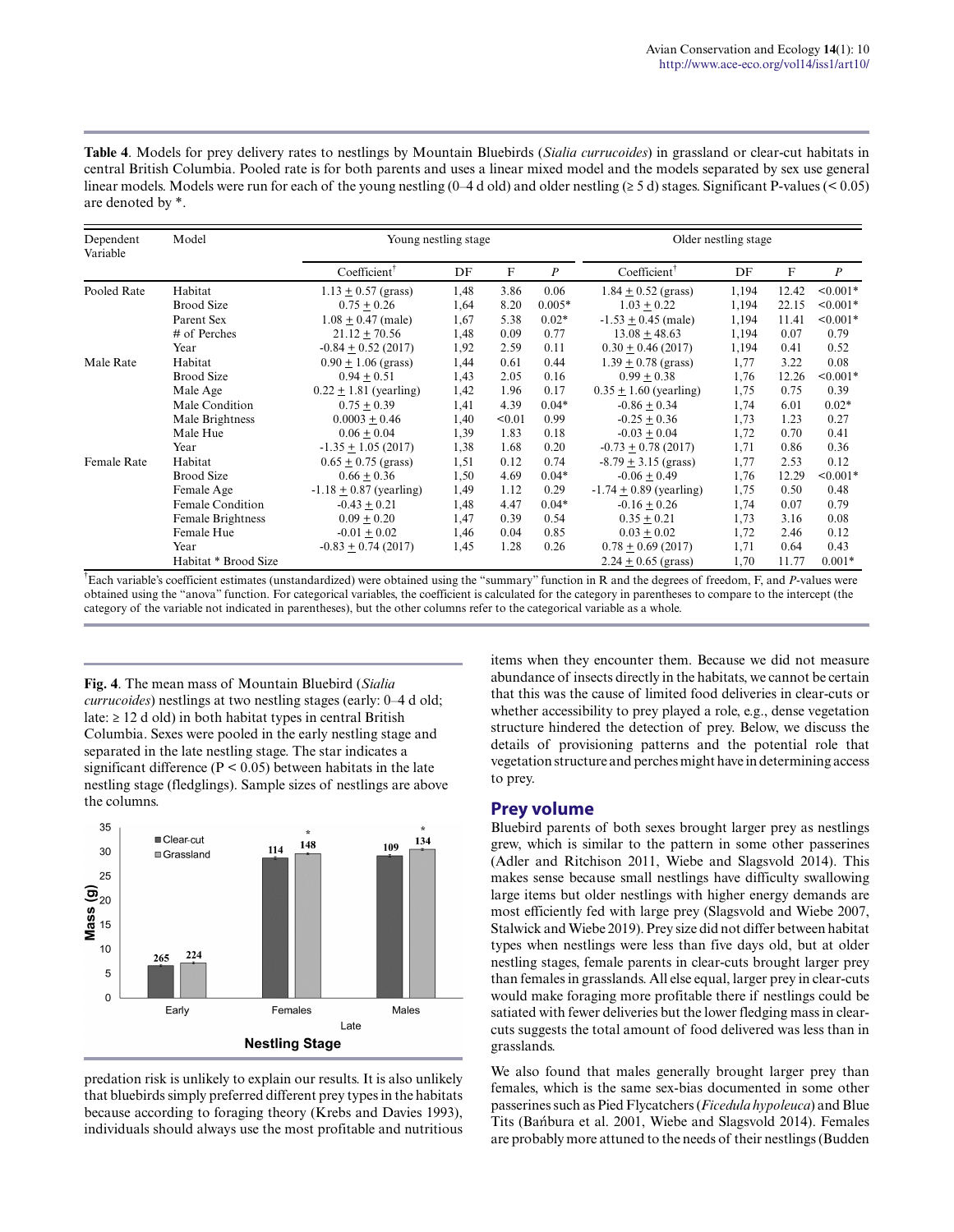and Beissinger 2009, García-Navas et al. 2014, Liu et al. 2014) and may therefore bring smaller prey suitable for young nestlings to ensure they get sufficient food. Alternatively, females may not be intentionally searching for small prey but only bring it because they may be spending more time looking after the nestlings in the box, i.e., brooding, than males and may have less time to find larger prey (Wiebe and Slagsvold 2009). Prey size was also correlated with structural body size in female but not male Mountain Bluebirds possibly because females with larger bills were able to handle larger insects easier than small females.

# **Prey type**

The taxa of prey we identified have been recorded for Mountain Bluebirds previously (review in Johnson and Dawson 2019) but larva and spiders were used more, and grasshoppers, cicadas, and adult Lepidoptera were used less compared to the diets reported in Power (1980) and Herlugson (1982). In our study, larvae were the predominant prey in both nestling stages in both habitats, composing 34% of all prey items. The proportion of prey types did not differ between habitats when nestlings were young, and apparently parents focused on the digestible and nutritious larvae and spiders at this stage. However, the diet of older nestlings contained proportionately more larvae and spiders in clear-cuts compared to grasslands, where the diet became more diverse with beetles, grasshoppers, and adult Lepidoptera. The extent to which these shifts were driven by changing seasonal abundance of different insects needs to be determined by direct sampling of prey in each habitat. Nevertheless, it appeared although there were nutritious prey types available in clear-cuts, there was less total food there compared to grasslands. Few studies have examined insect biodiversity and abundance in clear-cuts compared to grasslands, so patterns are difficult to generalize. There were more butterflies in clear-cut habitats compared to grasslands in Sweden (Jonason et al. 2010) but fewer moths in clear-cuts in Oregon, USA (Highland et al. 2013), so the overall effect of anthropogenic disturbance on the abundance of Lepidoptera and their larvae is probably related to the particular landscape.

Grasshoppers are an important food source for Mountain Bluebirds elsewhere, making up to 33% –41% of the nestling diet (Power 1980, Herlugson 1982) but they made up only about 6% of the diet in our study (Appendix 2), perhaps because of the relatively high latitude of our study sites. Grasshoppers did not seem to emerge in sizable numbers until after nestlings fledged (July), and Pinkowski (1978) also reported that grasshoppers became more common in the diet of Eastern Bluebird (*Sialia sialis*) nestlings in late summer. Instead, beetles made up 25% of prey items in our study and appeared to be prominent alternate prey in grasslands. Beetles seem to be less nutritious and digestible than larvae and spiders, but if such alternate prey were abundant and easy to hunt, they could provide crucial energy for nestlings during times of peak demand. Similarly, Wood Warblers (*Phylloscopus sibilatrix*) brought more spiders early in the nestling period but switched to larger, winged insects as nestlings got older (Maziarz and Wesołowski 2010), which may provide efficient energy for older nestlings.

## **Delivery rates**

There is little information in the literature on prey deliveries to small bluebird nestlings younger than five days, but the rates we observed to older nestlings were within the range reported in other studies cited in Johnson and Dawson (2019). Delivery rates to older nestlings were higher in grasslands than in clear-cuts, which suggests that prey was more abundant or more easily found in grasslands. In some cases, however, frequent deliveries are an attempt by parents under stress to compensate for small or nutritionally poor food items as in some seabirds (Kadin et al. 2016), European Starlings (*Sturnus vulgaris*; Wright et al. 1998) and titmice (Wiebe and Slagsvold 2015). Indeed, the proportion of high quality prey (larvae and spiders) in the diet was lower in grasslands than in clear-cuts at the late nestling stage. However, the high delivery rate of parent bluebirds in grasslands did not seem to be only compensatory because fledglings reared in grasslands were heavier than those from clear-cuts. Thus, parents in grasslands were able to deliver more food in total to their nestlings. The overall productivity (fledglings produced/egg laid) was about 9% higher in grasslands and fledglings were about 4% heavier there compared to those from clear-cuts (Stalwick 2018). A higher mass at fledging increases long-term survival and recruitment in many species (Monrós et al. 2002; review in Ronget et al. 2018) so fledglings from clear-cuts potentially have lower survival but this needs to be quantified with telemetry and tracking of individuals.

Delivery rates in grasslands also increased with brood size as might be expected with the increased demand, and the same pattern occurs in many other insectivorous passerines such as Blue Tits (Stauss et al. 2005, García-Navas and Sanz 2010) and Grasshopper Sparrows (*Ammodramus savannarum*; Adler and Ritchison 2011). However, during the older nestling stage, females in clear-cuts did not increase their delivery rate with brood size, which could mean they had reached their peak provisioning rate due to a lower availability of food (by whatever mechanism) in clear-cuts. Similarly, Blue Tits that lived in a lower quality habitat were unable to increase provisioning rates with larger broods whereas Blue Tits in the higher quality habitat were able to do so (Stauss et al. 2005).

With respect to sex differences, females in our study provisioned less than males at the youngest nestling stage but more than males when nestlings were older. Other studies of Mountain Bluebirds have also reported that females fed the nestlings more often than the males later in the nestling period, although males may have the same or higher feeding rates during the early nestling period when females brood (Power 1980, Balenger et al. 2007). Pinkowski (1978) also reported that Eastern Bluebird males decreased their delivery rate later in the nestling period. This decrease in delivery rate of males in our study might have been related to the fact that they were bringing larger prey than females overall, similar to the case where Great Reed-Warblers (*Acrocephalus arundinaceus*) made fewer deliveries when prey load sizes were larger (Sejberg et al. 2000). Few attributes of parents themselves, neither age nor color affected delivery rates although at the older nestling stage, there was a negative relationship between body condition and delivery rate. This corresponds to results in Balenger et al. (2007) and Morrison et al. (2014) where color was not associated with provisioning rate for female Mountain Bluebirds. Perhaps parents were trading off effort for the current brood with their own body condition, but what might trigger different investment strategies needs further investigation with food supplementation experiments and long-term data on lifetime reproduction to elucidate.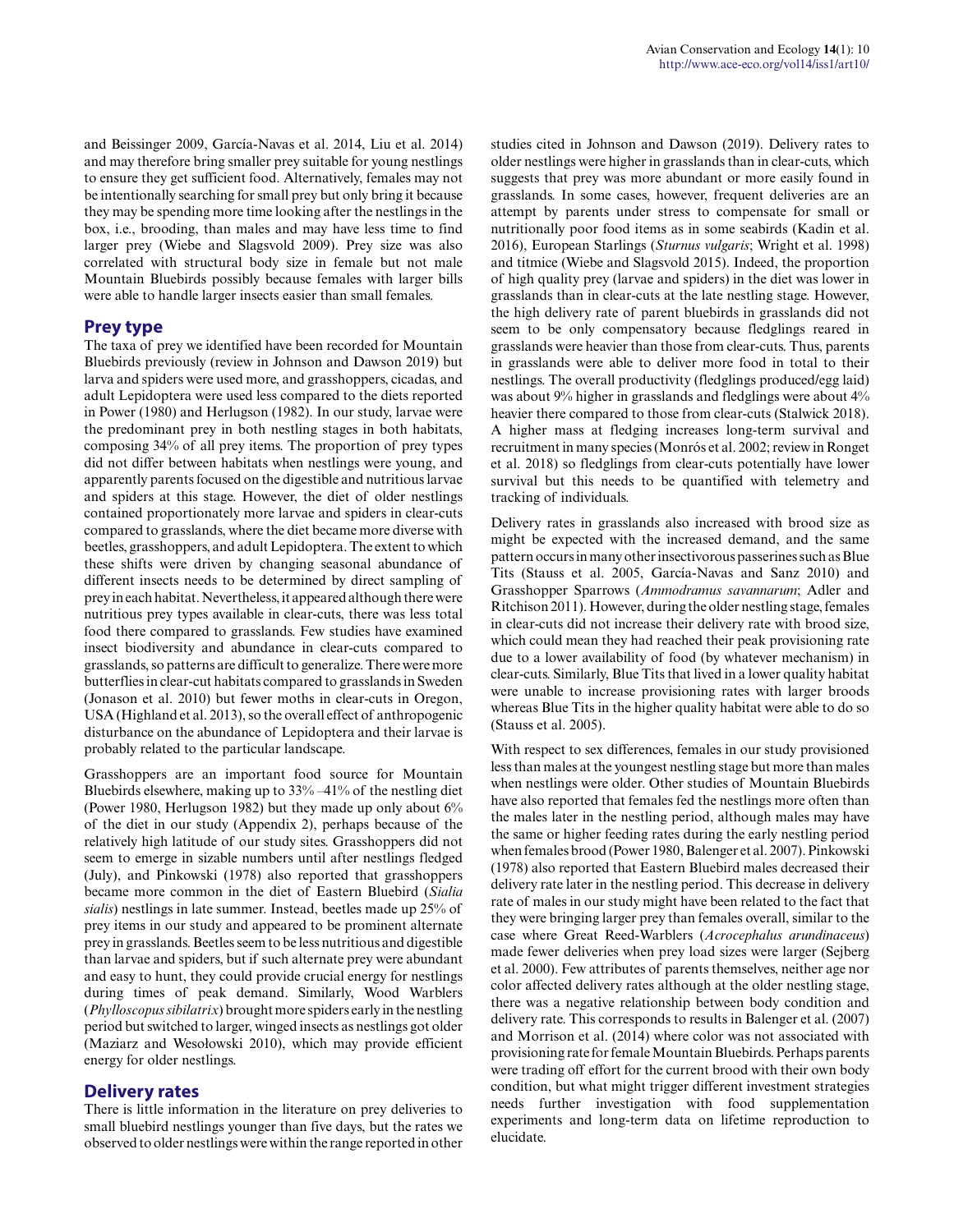## **Effects of habitat structure**

Trees and shorter perches are used by birds that scan-and-pounce on prey to forage (Power 1980, Robertson 2012) because they may increase visibility of prey and reduce energy expenditure compared with hovering. Clear-cuts had more short- and medium-height perches than grasslands as a result of more shrubs and saplings, so that structure should have made perch-hunting more efficient, yet delivery rates were lower there. This indicates that prey were less available in clear-cuts although whether it was insect abundance per se that was lower or whether the insects were just more obscured in clear-cuts because of higher shrub density needs to be teased apart in the future by direct sampling of insect abundance. In general, bluebirds prefer short and sparse vegetation for foraging, either because dense vegetation makes it harder to see and reach prey items on the ground, or because visibility is reduced making it more difficult for bluebirds to detect predators (Power 1980).

#### **CONCLUSION**

Future studies should measure the abundance of arthropod species in grassland and clear-cut habitats throughout the nestling period to determine the degree to which diets and delivery rates reflect local prey abundance versus hunting effort or success by various species of insectivorous birds. Bluebirds only use clearcuts for about six years postharvest and it makes little sense for managers to manipulate clear-cuts to preserve those anthropogenically created habitats at early successional stages. Rather, our study highlights that managers should be aware that clear-cuts may not always provide equivalent food types or amounts as natural grasslands. Data on the relationship between fledging mass and survival in bluebirds would also help to quantify the extent to which nutrition and food supply might decrease fitness within clear-cuts, whether clear-cuts are acting as ecological traps, and whether the proportion of clear-cut habitat should then be limited on the landscape.

*Responses to this article can be read online at:* <http://www.ace-eco.org/issues/responses.php/1333>

#### **Acknowledgments:**

*Thanks to the Scherrers, Arendals, and Bridge Creek Ranch for access to their property. L. Berzins provided assistance and advice with the spectrometer and S. Srayko helped with insect identification. The study was funded by a Natural Sciences and Engineering Research Council of Canada (grant 203177) to KLW.*

#### **LITERATURE CITED**

Adler, J., and G. Ritchison. 2011. Provisioning behavior of male and female Grasshopper Sparrows. *Wilson Journal of Ornithology* 123:515-520. [http://dx.doi.org/10.1676/10-150.1](http://dx.doi.org/10.1676%2F10-150.1)

Arnold, K. E., S. L. Ramsay, C. Donaldson, and A. Adam. 2007. Parental prey selection affects risk-taking behaviour and spatial learning in avian offspring. *Proceedings of the Royal Society B-Biological Sciences* 274:2563-2569. [http://dx.doi.org/10.1098/](http://dx.doi.org/10.1098%2Frspb.2007.0687) [rspb.2007.0687](http://dx.doi.org/10.1098%2Frspb.2007.0687)

Balenger, S. L., L. S. Johnson, J. L. Brubaker, and E. Ostlind. 2007. Parental effort in relation to structural plumage coloration in the Mountain Bluebird (*Sialia currucoides*). *Ethology* 113:838-846. [http://dx.doi.org/10.1111/j.1439-0310.2007.01386.](http://dx.doi.org/10.1111%2Fj.1439-0310.2007.01386.x) [x](http://dx.doi.org/10.1111%2Fj.1439-0310.2007.01386.x) 

Bańbura, J., J. Blondel, H. de Wilde-Lambrechts, M.-J. Galan, and M. Maistre. 1994. Nestling diet variation in an insular Mediterranean population of Blue Tits *Parus Caeruleus*: effects of years, territories and individuals. *Oecologia* 100:413-420. [http://dx.doi.org/10.1007/BF00317863](http://dx.doi.org/10.1007%2FBF00317863)

Bańbura, J., M. M. Lambrechts, J. Blondel, P. Perret, and M. Cartan-Son. 1999. Food handling time of Blue Tit chicks: constraints and adaptation to different prey types. *Journal of Avian Biology* 30:263-270. [http://dx.doi.org/10.2307/3677352](http://dx.doi.org/10.2307%2F3677352)

Bańbura, J., P. Perret, J. Blondel, A. Sauvages, M. J. Galan, and M. M. Lambrechts. 2001. Sex differences in parental care in a Corsican Blue Tit *Parus caeruleus* population. *Ardea* 89:517-526.

Barker, D., M. P. Fitzpatrick, and E. S. Dierenfeld. 1998. Nutrient composition of selected whole invertebrates. *Zoo Biology* 17:123-134. [http://dx.doi.org/10.1002/\(SICI\)1098-2361\(1998\)17:2<123::](http://dx.doi.org/10.1002%2F%28SICI%291098-2361%281998%2917%3A2%3C123%3A%3AAID-ZOO7%3E3.0.CO%3B2-B) [AID-ZOO7>3.0.CO;2-B](http://dx.doi.org/10.1002%2F%28SICI%291098-2361%281998%2917%3A2%3C123%3A%3AAID-ZOO7%3E3.0.CO%3B2-B)

Berzins, L. L., and R. D. Dawson. 2016. Experimentally altered plumage brightness of female Tree Swallows: a test of the differential allocation hypothesis. *Behaviour* 153:525-550. [http://](http://dx.doi.org/10.1163%2F1568539X-00003354) [dx.doi.org/10.1163/1568539X-00003354](http://dx.doi.org/10.1163%2F1568539X-00003354)

Budden, A. E., and S. R. Beissinger. 2009. Resource allocation varies with parental sex and brood size in the asynchronously hatching Green-rumped Parrotlet (*Forpus passerinus*). *Behavioral Ecology and Sociobiology* 63:637-647. [http://dx.doi.org/10.1007/](http://dx.doi.org/10.1007%2Fs00265-008-0698-x) [s00265-008-0698-x](http://dx.doi.org/10.1007%2Fs00265-008-0698-x) 

Bukkens, S. G. F. 1997. The nutritional value of edible insects. *Ecology of Food and Nutrition* 36:287-319. [http://dx.doi.](http://dx.doi.org/10.1080%2F03670244.1997.9991521) [org/10.1080/03670244.1997.9991521](http://dx.doi.org/10.1080%2F03670244.1997.9991521) 

Daunt, F., S. Wanless, M. P. Harris, L. Money, and P. Monaghan. 2007. Older and wiser: improvements in breeding success are linked to better foraging performance in European Shags. *Functional Ecology* 21:561-567. [http://dx.doi.org/10.1111/](http://dx.doi.org/10.1111%2Fj.1365-2435.2007.01260.x) [j.1365-2435.2007.01260.x](http://dx.doi.org/10.1111%2Fj.1365-2435.2007.01260.x)

De Santo, T. L., and M. F. Willson. 2001. Predator abundance and predation of artificial nests in natural and anthropogenic coniferous forest edges in southeast Alaska. *Journal of Field Ornithology* 72:136-149. [http://dx.doi.org/10.1648/0273-8570-72.1.136](http://dx.doi.org/10.1648%2F0273-8570-72.1.136) 

Desrochers, A. 1992. Age and foraging success in European Blackbirds: variation between and within individuals. *Animal Behaviour* 43:885-894. [http://dx.doi.org/10.1016/S0003-3472\(06\)](http://dx.doi.org/10.1016%2FS0003-3472%2806%2980002-3) [80002-3](http://dx.doi.org/10.1016%2FS0003-3472%2806%2980002-3) 

Donald, P. F., L. B. Muirhead, D. L. Buckingham, A. D. Evans, W. B. Kirby, and D. J. Gruar. 2001. Body condition, growth rates and diet of Skylark *Alauda arvensis* nestlings on lowland farmland. *Ibis* 143:658-669. [http://dx.doi.org/10.1111/j.1474-919X.2001.](http://dx.doi.org/10.1111%2Fj.1474-919X.2001.tb04894.x) [tb04894.x](http://dx.doi.org/10.1111%2Fj.1474-919X.2001.tb04894.x)

García-Navas, V., E. S. Ferrer, and J. J. Sanz. 2013. Prey choice, provisioning behaviour, and effects of early nutrition on nestling phenotype of titmice. *Ecoscience* 20:9-18. [http://dx.doi.](http://dx.doi.org/10.2980%2F20-1-3545) [org/10.2980/20-1-3545](http://dx.doi.org/10.2980%2F20-1-3545)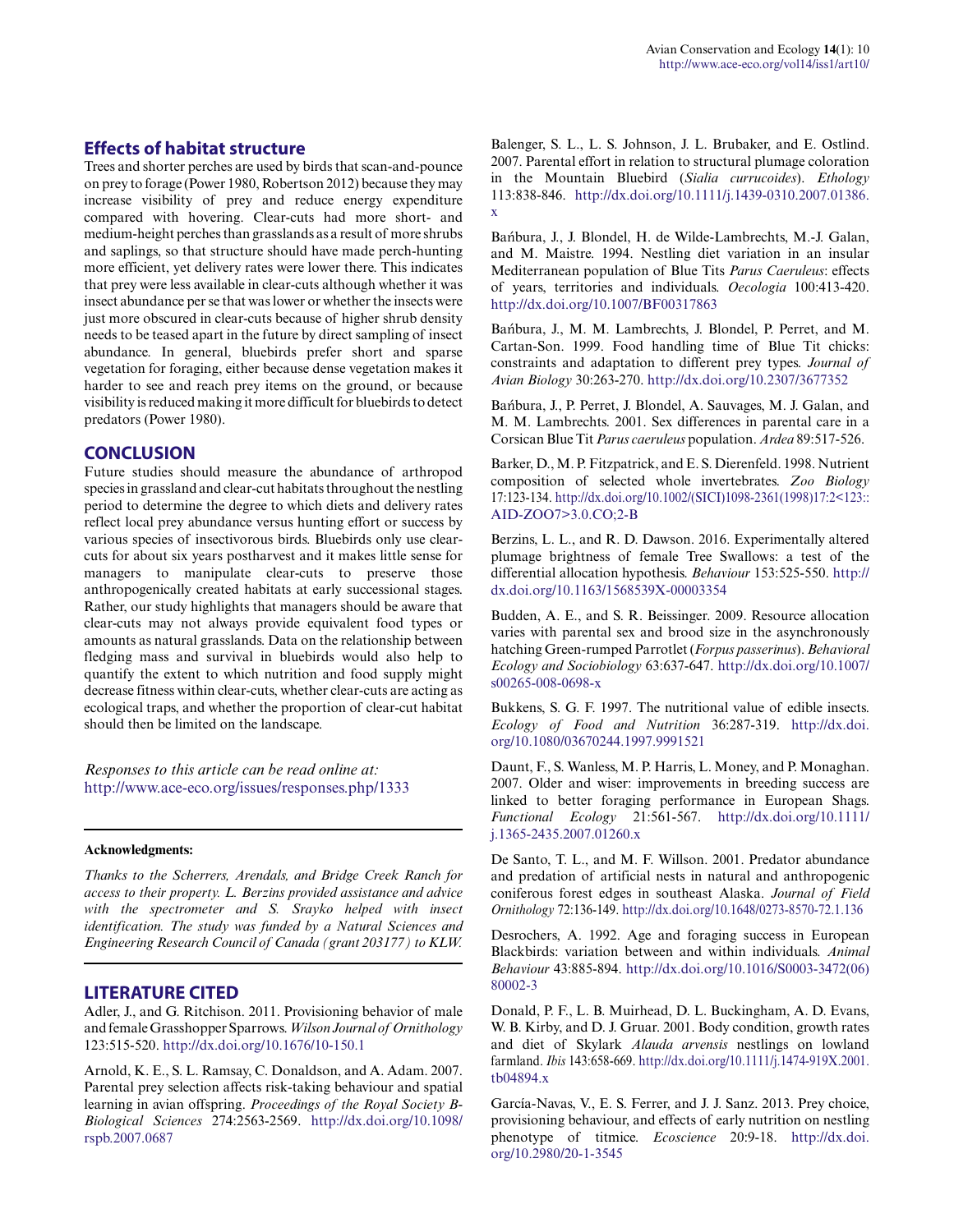García-Navas, V., E. S. Ferrer, and E. Serrano-Davies. 2014. Experimental evidence for parental, but not parentally biased, favouritism in relation to offspring size in Blue Tits *Cyanistes caeruleus*. *Ibis* 156:404-414. [http://dx.doi.org/10.1111/ibi.12140](http://dx.doi.org/10.1111%2Fibi.12140)

García-Navas, V., and J. J. Sanz. 2010. Flexibility in the foraging behavior of Blue Tits in response to short-term manipulations of brood size. *Ethology* 116:744-754. [http://dx.doi.org/10.1111/](http://dx.doi.org/10.1111%2Fj.1439-0310.2010.01788.x) [j.1439-0310.2010.01788.x](http://dx.doi.org/10.1111%2Fj.1439-0310.2010.01788.x)

Graveland, J., and T. Van Gijzen. 1994. Arthropods and seeds are not sufficient as calcium sources for shell formation and skeletal growth in passerines. *Ardea* 82:299-314.

Herlugson, C. J. 1982. Food of adult and nestling Western and Mountain Bluebirds. *Murrelet* 63:59-65. [http://dx.doi.](http://dx.doi.org/10.2307%2F3533829) [org/10.2307/3533829](http://dx.doi.org/10.2307%2F3533829) 

Hidalgo-Garcia, S. 2006. The carotenoid-based plumage coloration of adult Blue Tits *Cyanistes caeruleus* correlates with the health status of their brood. *Ibis* 148:727-734. [http://dx.doi.](http://dx.doi.org/10.1111%2Fj.1474-919X.2006.00575.x) [org/10.1111/j.1474-919X.2006.00575.x](http://dx.doi.org/10.1111%2Fj.1474-919X.2006.00575.x) 

Highland, S. A., J. C. Miller, and J. A. Jones. 2013. Determinants of moth diversity and community in a temperate mountain landscape: vegetation, topography, and seasonality. *Ecosphere* 4:1-22. [http://dx.doi.org/10.1890/ES12-00384.1](http://dx.doi.org/10.1890%2FES12-00384.1) 

Holt, R. F., and K. Martin. 1997. Landscape modification and patch selection: the demography of two secondary cavity nesters colonizing clearcuts. *Auk* 114:443-455. [http://dx.doi.org/10.2307/4089245](http://dx.doi.org/10.2307%2F4089245)

Ibbe, M., P. Milberg, A. Tunér, and K.-O. Bergman. 2011. History matters: impact of historical land use on butterfly diversity in clear-cuts in a boreal landscape. *Forest Ecology and Management* 261:1885-1891. [http://dx.doi.org/10.1016/j.foreco.2011.02.011](http://dx.doi.org/10.1016%2Fj.foreco.2011.02.011)

Johnson, L. S., and R. D. Dawson. 2019. Mountain Bluebird (*Sialia currucoides*), version 3.0. *In* P. G. Rodewald, editor. *The birds of North America*. Cornell Lab of Ornithology, Ithaca, New York, USA.

Jonason, D., P. Milberg, and K.-O. Bergman. 2010. Monitoring of butterflies within a landscape context in south-eastern Sweden. *Journal for Nature Conservation* 18:22-33. [http://dx.doi.](http://dx.doi.org/10.1016%2Fj.jnc.2009.02.001) [org/10.1016/j.jnc.2009.02.001](http://dx.doi.org/10.1016%2Fj.jnc.2009.02.001)

Kadin, M., O. Olsson, J. Hentati-Sundberg, E. W. Ehrning, and T. Blenckner. 2016. Common Guillemot *Uria aalge* parents adjust provisioning rates to compensate for low food quality. *Ibis* 158:167-178. [http://dx.doi.org/10.1111/ibi.12335](http://dx.doi.org/10.1111%2Fibi.12335) 

Krebs, J. R., and N. B. Davies. 1993. *An introduction to behavioural ecology*. Third edition. Blackwell Science, London, UK.

Korpela, E., T. Hyvönen, and M. Kuussaari. 2015. Logging in boreal field-forest ecotones promotes flower-visiting insect diversity and modifies insect community composition. *Insect Conservation and Diversity* 8(2):152-162. [http://dx.doi.org/10.1111/](http://dx.doi.org/10.1111%2Ficad.12094) [icad.12094](http://dx.doi.org/10.1111%2Ficad.12094) 

Kuznetsova A., P. B. Brockhoff, and R. H. B. Christensen. 2017. lmerTest package: tests in linear mixed effects models. *Journal of Statistical Software* 82:1-26. [http://dx.doi.org/10.18637/jss.v082.](http://dx.doi.org/10.18637%2Fjss.v082.i13) [i13](http://dx.doi.org/10.18637%2Fjss.v082.i13)

Labocha, M. K., and J. P. Hayes. 2012. Morphometric indices of body condition in birds: a review. *Journal of Ornithology* 153:1-22. [http://dx.doi.org/10.1007/s10336-011-0706-1](http://dx.doi.org/10.1007%2Fs10336-011-0706-1)

Liu, C., B. Du, N. Liu, S. Bao, and S. Zhang. 2014. Sex-specific parental care strategies via nestling age: females pay more attention to nestling demands than males do in the Horned Lark, *Eremophila alpestris*. *Zoological Science* 31:348-352. [http://dx.](http://dx.doi.org/10.2108%2Fzs130175) [doi.org/10.2108/zs130175](http://dx.doi.org/10.2108%2Fzs130175)

Maia, R., C. M. Eliason, P. P. Bitton, S. M. Doucet, and M. D. Shawkey. 2013. pavo: an R Package for the analysis, visualization and organization of spectral data. *Methods in Ecology and Evolution* 4:906-913. [http://dx.doi.org/10.1111/2041-210X.12069](http://dx.doi.org/10.1111%2F2041-210X.12069) 

Martin, T. E., J. Scott, and C. Menge. 2000. Nest predation increases with parental activity: separating nest site and parental activity effects. *Proceedings of the Royal Society B: Biological Sciences* 267:2287-2293. [http://dx.doi.org/10.1098/rspb.2000.1281](http://dx.doi.org/10.1098%2Frspb.2000.1281) 

Maziarz, M., and T. Wesołowski. 2010. Timing of breeding and nestling diet of Wood Warbler *Phylloscopus sibilatrix* in relation to changing food supply. *Bird Study* 57:540-552. [http://dx.doi.](http://dx.doi.org/10.1080%2F00063657.2010.512954) [org/10.1080/00063657.2010.512954](http://dx.doi.org/10.1080%2F00063657.2010.512954)

Monrós, J. S., E. J. Belda, and E. Barba. 2002. Post-fledging survival of individual Great Tits: the effect of hatching date and fledging mass. *Oikos* 99:481-488. [http://dx.doi.org/10.1034/](http://dx.doi.org/10.1034%2Fj.1600-0706.2002.11909.x) [j.1600-0706.2002.11909.x](http://dx.doi.org/10.1034%2Fj.1600-0706.2002.11909.x)

Montgomerie, R. 2006. Analyzing colors. Pages 90-147 *in* G. E. Hill and K. J. McGraw, editors. *Bird coloration. Volume 1: mechanisms and measurements*. Harvard University Press, Cambridge, Massachusetts, USA.

Morrison, A., N. J. Flood, and M. W. Reudink. 2014. Reproductive correlates of plumage coloration of female Mountain Bluebirds. *Journal of Field Ornithology* 85:168-179. <https://doi.org/10.1111/jofo.12058>

Musgrove, A. B., and K. L. Wiebe. 2014. Northern Flickers increase provisioning rates to raise more but poorer quality offspring when given experimentally enlarged broods. *Auk* 131:571-582. [http://dx.doi.org/10.1642/AUK-14-51.1](http://dx.doi.org/10.1642%2FAUK-14-51.1) 

Pinkowski, B. C. 1978. Feeding of nestling and fledgling Eastern Bluebirds. *Wilson Bulletin* 90:84-98.

Power, H. W. 1980. The foraging behavior of Mountain Bluebirds with emphasis on sexual foraging differences. *Ornithological Monographs* 28:1-72. [http://dx.doi.org/10.2307/40166764](http://dx.doi.org/10.2307%2F40166764)

Pyle, P. 1997. *Identification guide to North American birds, part 1.* Slate Creek Press, Bolinas, California, USA.

R Core Team. 2017. *R: A language and environment for statistical computing.* R Foundation for Statistical Computing, Vienna, Austria. [online] URL: <https://www.R-project.org/>

Ramsay, S. L., and D. C. Houston. 2003. Amino acid composition of some woodland arthropods and its implications for breeding tits and other passerines. *Ibis* 145:227-232. [http://dx.doi.](http://dx.doi.org/10.1046%2Fj.1474-919X.2003.00133.x) [org/10.1046/j.1474-919X.2003.00133.x](http://dx.doi.org/10.1046%2Fj.1474-919X.2003.00133.x) 

Razeng, E., and D. M. Watson. 2015. Nutritional composition of the preferred prey of insectivorous birds: popularity reflects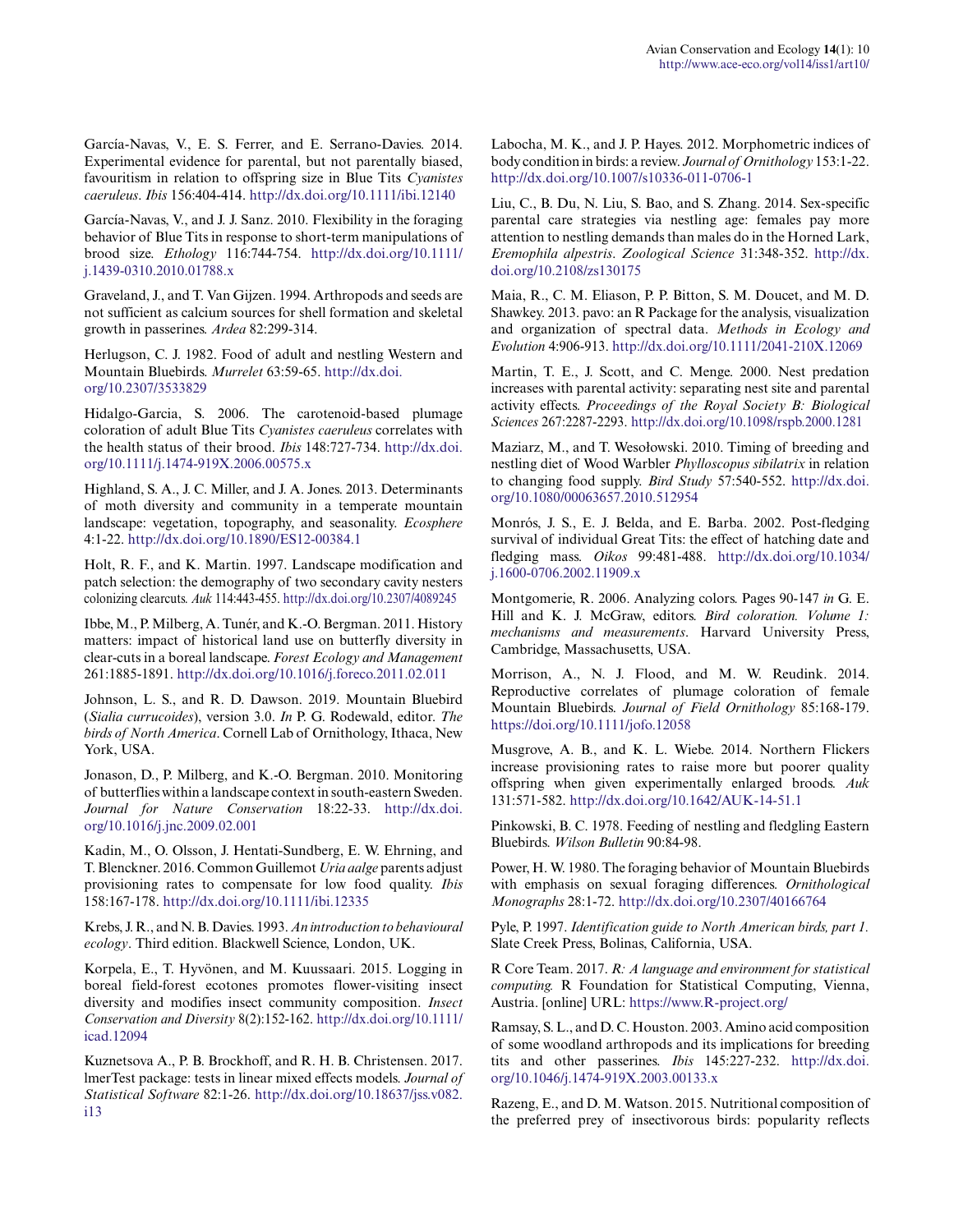quality. *Journal of Avian Biology* 46(1):89-96. [http://dx.doi.](http://dx.doi.org/10.1111%2Fjav.00475) [org/10.1111/jav.00475](http://dx.doi.org/10.1111%2Fjav.00475)

Rising, J. D., and K. M. Somers. 1989. The measurement of overall body size in birds. *Auk* 106:666-674. [http://dx.doi.](http://dx.doi.org/10.2307%2F4087777) [org/10.2307/4087777](http://dx.doi.org/10.2307%2F4087777) 

Robertson, B. A. 2012. Investigating targets of avian habitat management to eliminate an ecological trap. *Avian Conservation and Ecology* 7(2):2.

Ronget, V., J.-M. Gaillard, T. Coulson, M. Garratt, F. Gueyffier, J. C. Lega, and J. F. Lemaître. 2018. Causes and consequences of variation in offspring body mass: meta-analyses in birds and mammals. *Biological Reviews* 93:1-27. [http://dx.doi.org/10.1111/](http://dx.doi.org/10.1111%2Fbrv.12329) [brv.12329](http://dx.doi.org/10.1111%2Fbrv.12329)

Rudnicky, T. C., and M. L. Hunter. 1993. Avian nest predation in clearcuts, forests, and edges in a forest-dominated landscape. *Journal of Wildlife Management* 57:358-364. [http://dx.doi.](http://dx.doi.org/10.2307%2F3809434) [org/10.2307/3809434](http://dx.doi.org/10.2307%2F3809434) 

Sejberg, D., S. Bensch, and D. Hasselquist. 2000. Nestling provisioning in polygynous Great Reed Warblers (*Acrocephalus arundinaceus*): do males bring larger prey to compensate for fewer nest visits? *Behavioral Ecology and Sociobiology* 47:213-219. [http://dx.doi.org/10.1007/s002650050658](http://dx.doi.org/10.1007%2Fs002650050658) 

Serrano-Davies, E., and J. J. Sanz. 2017. Habitat structure modulates nestling diet composition and fitness of Blue Tits *Cyanistes caeruleus* in the Mediterranean region. *Bird Study* 64:295-305. [http://dx.doi.org/10.1080/00063657.2017.1357678](http://dx.doi.org/10.1080%2F00063657.2017.1357678) 

Skipper, B. R., and D. H. Kim. 2013. Provisioning rate, dietary composition, and prey selection of breeding Bobolinks and Grasshopper Sparrows. *Western North American Naturalist* 73:35-40. [http://dx.doi.org/10.3398/064.073.0103](http://dx.doi.org/10.3398%2F064.073.0103)

Slagsvold, T., and K. L. Wiebe. 2007. Hatching asynchrony and early nestling mortality: the feeding constraint hypothesis. *Animal Behaviour* 73:691-700. [http://dx.doi.org/10.1016/j.anbehav.2006.05.021](http://dx.doi.org/10.1016%2Fj.anbehav.2006.05.021) 

Stalwick, J. A. 2018. *Provisioning patterns, diet, and reproduction of Mountain Bluebirds (*Sialia currucoides*) in clearcut versus grassland habitats.* Thesis, University of Saskatchewan, Saskatoon, Saskatchewan, Canada.

Stalwick, J. A., and K. L. Wiebe. 2019. Prey size and nestling gape size affect allocation within broods of the Mountain Bluebird. *Journal of Ornithology* 160:145-154. [https://doi.org/10.1007/](https://doi.org/10.1007/s10336-018-1603-7) [s10336-018-1603-7](https://doi.org/10.1007/s10336-018-1603-7) [http://dx.doi.org/10.1007/s10336-018-1603-7](http://dx.doi.org/10.1007%2Fs10336-018-1603-7)

Stauss, M. J., J. F. Burkhardt, and J. Tomiuk. 2005. Foraging flight distances as a measure of parental effort in Blue Tits *Parus caeruleus* differ with environmental conditions. *Journal of Avian Biology* 36:47-56. [http://dx.doi.org/10.1111/j.0908-8857.2005.02855.](http://dx.doi.org/10.1111%2Fj.0908-8857.2005.02855.x) [x](http://dx.doi.org/10.1111%2Fj.0908-8857.2005.02855.x)

Tilgar, V., R. Mänd, P. Kilgas, and S. J. Reynolds. 2005. Chick development in free-living Great Tits *Parus major* in relation to calcium availability and egg composition. *Physiological and Biochemical Zoology* 78:590-598. [http://dx.doi.org/10.1086/430690](http://dx.doi.org/10.1086%2F430690) 

Wiebe, K. L. 2016. Interspecific competition for nests: prior ownership trumps resource holding potential for Mountain Bluebird competing with Tree Swallow. *Auk* 133:512-519. [https://](https://doi.org/10.1642/AUK-16-25.1) [doi.org/10.1642/AUK-16-25.1](https://doi.org/10.1642/AUK-16-25.1) 

Wiebe, K. L., and T. Slagsvold. 2009. Parental sex differences in food allocation to junior brood members as mediated by prey size. *Ethology* 115:49-58. [http://dx.doi.org/10.1111/j.1439-0310.2008.01580.](http://dx.doi.org/10.1111%2Fj.1439-0310.2008.01580.x) [x](http://dx.doi.org/10.1111%2Fj.1439-0310.2008.01580.x) 

Wiebe, K. L., and T. Slagsvold. 2014. Prey size increases with nestling age: are provisioning parents programmed or responding to cues from offspring? *Behavioral Ecology and Sociobiology* 68:711-719.

Wiebe, K. L., and T. Slagsvold. 2015. Foraging trade-offs between prey size, delivery rate and prey type: how does niche breadth and early learning of the foraging niche affect food delivery? *Ethology* 121:1010-1017. [http://dx.doi.org/10.1111/eth.12411](http://dx.doi.org/10.1111%2Feth.12411) 

Wiebe, K. L., and M. N. Vitousek. 2015. Melanin plumage ornaments in both sexes of Northern Flicker are associated with body condition and predict reproductive output independent of age. *Auk* 132:507-517. [http://dx.doi.org/10.1642/AUK-14-281.1](http://dx.doi.org/10.1642%2FAUK-14-281.1) 

Wright, J., C. Both, P. A. Cotton, and D. Bryant. 1998. Quality vs. quantity: energetic and nutritional trade-offs in parental provisioning strategies. *Journal of Animal Ecology* 67:620-634. [http://dx.doi.org/10.1046/j.1365-2656.1998.00221.x](http://dx.doi.org/10.1046%2Fj.1365-2656.1998.00221.x)



Sponsored by the Society of Canadian Ornithologists and Bird Studies Canada Parrainée par la Société des ornithologistes du Canada et Études d'oiseaux Canada



Editor-in-Chief: Keith A.Hobson Subject Editor: Katie E.Sieving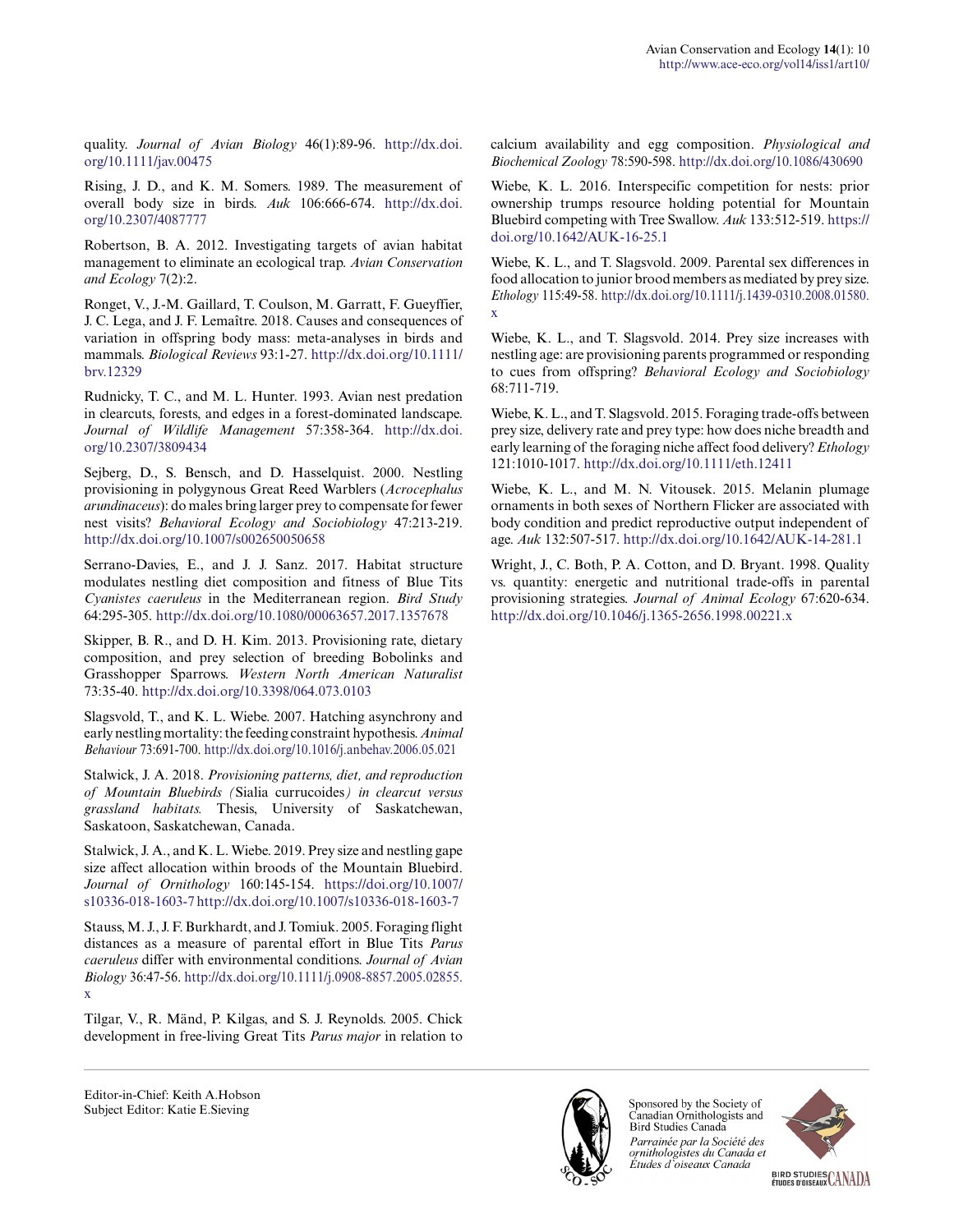**Appendix 1.** Vegetation ground cover in clear-cut and grassland habitats.

Table A1.1. The proportion of ground cover type within 1  $m<sup>2</sup>$  plots near each nestbox of Mountain Bluebirds (*Sialia currucoides*). At each box, the average cover based on two plots was calculated and shown are the overall averages from 44 clear-cut boxes and 52 grassland boxes. "Other debris" refers to lichen and dead plants.

| Ground cover Type   | Clear-cuts        | Grasslands        |
|---------------------|-------------------|-------------------|
| <b>Bare Ground</b>  | $0.08 \pm 0.01$   | $0.18 + 0.02$     |
| <b>Woody Debris</b> | $0.13 \pm 0.01$   | $0.003 + 0.001$   |
| Grass               | $0.16 + 0.01$     | $0.34 \pm 0.02$   |
| Other Debris        | $0.24 \pm 0.01$   | $0.26 \pm 0.02$   |
| Asteraceae          | $0.05 \pm 0.01$   | $0.08 + 0.01$     |
| Caryophyllaceae     | $0.004 \pm 0.001$ | $0.003 \pm 0.002$ |
| Cornaceae           | $0.005 \pm 0.002$ | $\theta$          |
| Ericaceae           | $0.05 + 0.01$     | $0.0003 + 0.003$  |
| Fabaceae            | $0.06 + 0.01$     | $0.07 + 0.01$     |
| Geraniaceae         | $0.002 + 0.002$   | $0.003 + 0.002$   |
| Lamiaceae           | $\boldsymbol{0}$  | $0.01 + 0.002$    |
| Liliaceae           | $0.01 \pm 0.001$  | $\overline{0}$    |
| Onagraceae          | $0.03 \pm 0.004$  | $\overline{0}$    |
| Pinaceae            | $0.01 \pm 0.002$  | $\Omega$          |
| Rosaceae            | $0.1 + 0.01$      | $0.02 + 0.004$    |
| Rubiaceae           | $0.02 + 0.003$    | $0.01 + 0.002$    |
| Salicaceae          | $0.01 + 0.002$    | $0.001 + 0.0005$  |
| <b>Other Plants</b> | $0.02 \pm 0.003$  | $0.02 + 0.003$    |